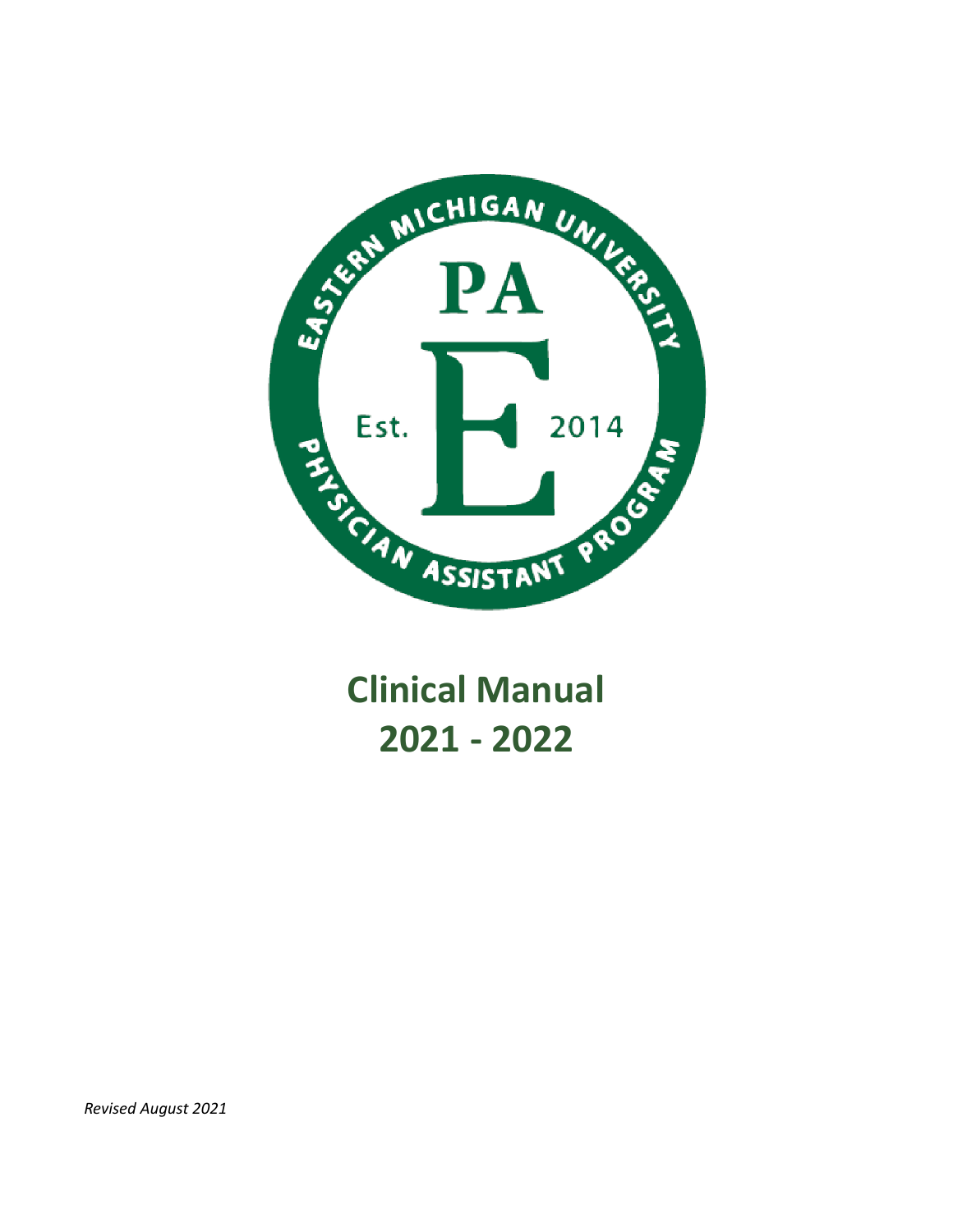## **Table of Contents**

| <b>Introduction</b>                                                                                                                                                                                                                                                                                                                                                                                                                                                                                                                                                                                                                                                                                                         | $\boldsymbol{3}$                                                                             |
|-----------------------------------------------------------------------------------------------------------------------------------------------------------------------------------------------------------------------------------------------------------------------------------------------------------------------------------------------------------------------------------------------------------------------------------------------------------------------------------------------------------------------------------------------------------------------------------------------------------------------------------------------------------------------------------------------------------------------------|----------------------------------------------------------------------------------------------|
| <b>Clinical Year Curriculum</b><br><b>Clinical Rotation Schedule</b>                                                                                                                                                                                                                                                                                                                                                                                                                                                                                                                                                                                                                                                        | 5<br>5                                                                                       |
| <b>Clinical Rotation Overview</b><br><b>Learning Outcomes</b><br><b>Student Learning</b><br><b>Clinical Competencies</b><br><b>Program Expectations of Competencies</b>                                                                                                                                                                                                                                                                                                                                                                                                                                                                                                                                                     | 6<br>6<br>$\,6$<br>$\,6$<br>$\overline{7}$                                                   |
| <b>Rotation Evaluations, Assignments, Exams, &amp; Grading</b><br>Evaluations<br>Assignments<br>Logging<br><b>End of Rotation Exams</b><br><b>Objective Structured Clinical Examinations (OSCEs)</b><br><b>Clinical Rotation Grading</b>                                                                                                                                                                                                                                                                                                                                                                                                                                                                                    | 7<br>8<br>$9\,$<br>$\overline{9}$<br>10<br>11<br>11                                          |
| <b>PACKRAT</b>                                                                                                                                                                                                                                                                                                                                                                                                                                                                                                                                                                                                                                                                                                              | 12                                                                                           |
| <b>End of Curriculum Exam</b>                                                                                                                                                                                                                                                                                                                                                                                                                                                                                                                                                                                                                                                                                               | 12                                                                                           |
| <b>Clinical Rotation Standards</b>                                                                                                                                                                                                                                                                                                                                                                                                                                                                                                                                                                                                                                                                                          | 12                                                                                           |
| <b>Summative Evaluation</b>                                                                                                                                                                                                                                                                                                                                                                                                                                                                                                                                                                                                                                                                                                 | 13                                                                                           |
| <b>Clinical Curriculum Rules and Regulations</b><br>1.0 Rules, Regulations and Policies of the University and Affiliate Institutions<br>2.0 Definitions<br>3.0 Clinical Site Acquisition & Student Matching<br>4.0 Student Contact Information<br>5.0 Clinical Year Attendance<br>6.0 Patient Care<br>7.0 Clinical Student Professional Standards<br>8.0 Electronic Devices and Social Media<br>9.0 Remediation<br>10.0 Leave of Absence/Withdrawal/Suspension/Deceleration/ Dismissal<br>11.0 Infection and Environmental Hazards<br>12.0 Incident, Injury, and other Exposure Protocols<br>13.0 COVID-19 Related Requirements<br>14.0 Weather / School Closing / Unforeseen Circumstances Policy<br>15.0 Other Situations | 14<br>14<br>15<br>15<br>16<br>16<br>18<br>19<br>20<br>21<br>21<br>21<br>22<br>22<br>22<br>23 |
| <b>Program Rules &amp; Regulations in the Student Handbook</b>                                                                                                                                                                                                                                                                                                                                                                                                                                                                                                                                                                                                                                                              | 23                                                                                           |
| <b>Statement of Understanding</b>                                                                                                                                                                                                                                                                                                                                                                                                                                                                                                                                                                                                                                                                                           | 23                                                                                           |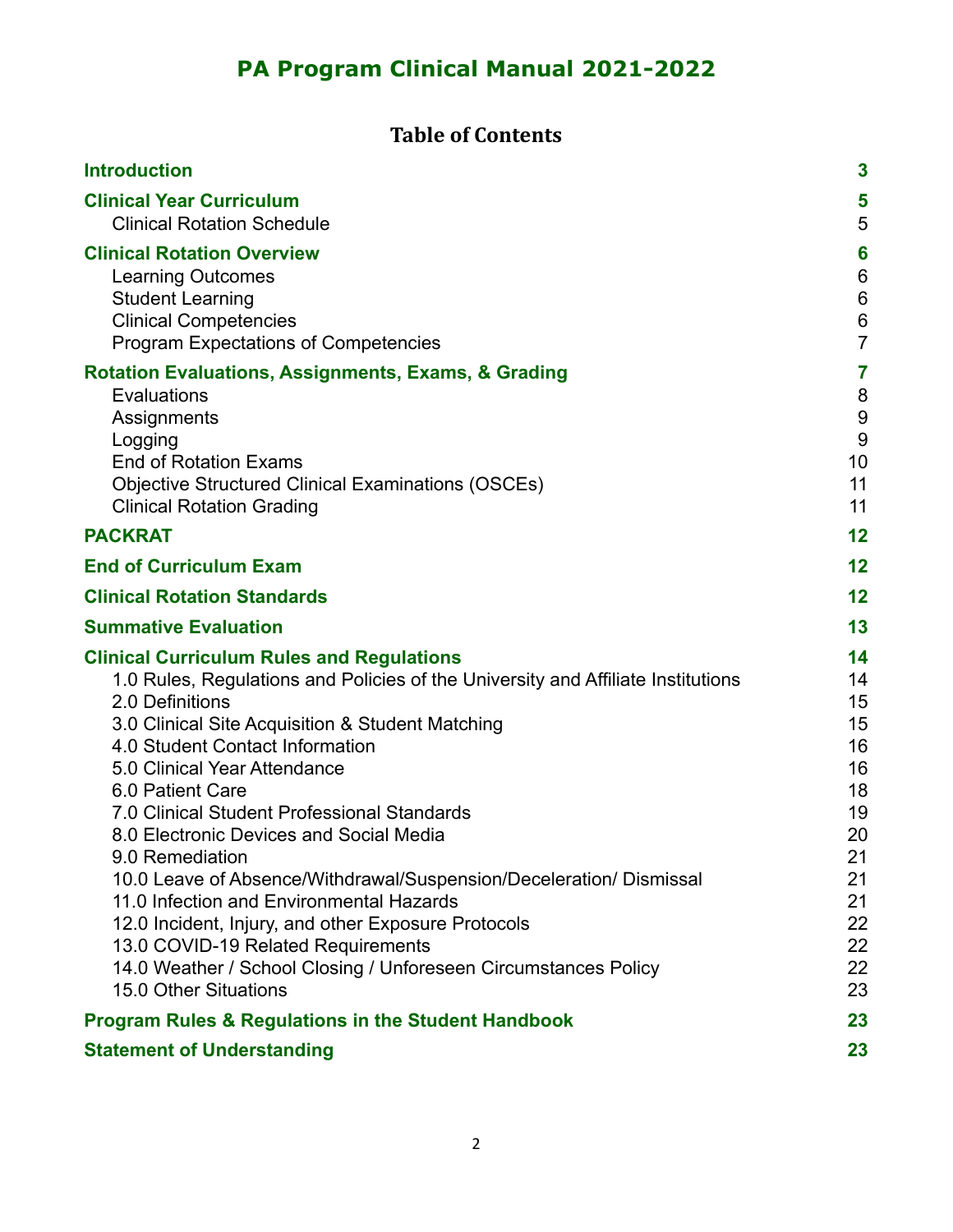# **Introduction**

The didactic curriculum has provided a plethora of information, skills, and simulated patient interactions to prepare you for clinical rotations. The clinical curriculum offers you an opportunity to transition from the classroom to clinical practice. The remaining months of your training will be an exciting, demanding, enriching, and rewarding experience that prepares you to become a certified physician assistant.

Clinical rotations provide a student-driven opportunity for learning more medicine, enhancing patient care skills, and helping patients. You must take an active role during the clinical rotations to ensure the best possible outcomes. Much of what you learn during clinical rotations will be determined by the time, effort, and eagerness you bring to the experience of clinical medicine. During the clinical year, the educational process is no longer tightly structured, but rather is a team effort between you, your preceptors, and the EMU PA program.

Each clinical rotation experience is unique and provides an opportunity for you to apply knowledge from the didactic year, learn "best practice" principles from your preceptors, and adapt to new situations. You should experience as many patient encounters as possible. Remember, some of the richest learning and procedural experiences occur in the evening, early morning, and when you're on call.

The EMU PA Program faculty and staff remain committed to guiding, encouraging, and supporting you throughout the clinical curriculum. Communication between the student, preceptor, and the Program is a priority, so contact us with any concerns.

This manual and the *2021-2022 Student Handbook* are guides to assist you throughout your clinical rotations. The Program Director and the Clinical Coordinator will consider and resolve any unanticipated situations or conflicts not already specified in the Clinical Manual or Rotation Syllabi. These issues will be considered on an individual basis and may include consultation with the PA Program Faculty and/or Program Director.

#### **Program Director**

Maria Keelon, PA-C Email: mkeelon@emich.edu Phone: 734.487.9526

#### **Faculty Clinical Coordinator**

Kayla Street, PA-C Email: kstreet4@emich.edu Phone: N/A

#### **Administrative Clinical Coordinator**

Jenifer Stanko Email: jstanko2@emich.edu Phone: 734.487.9415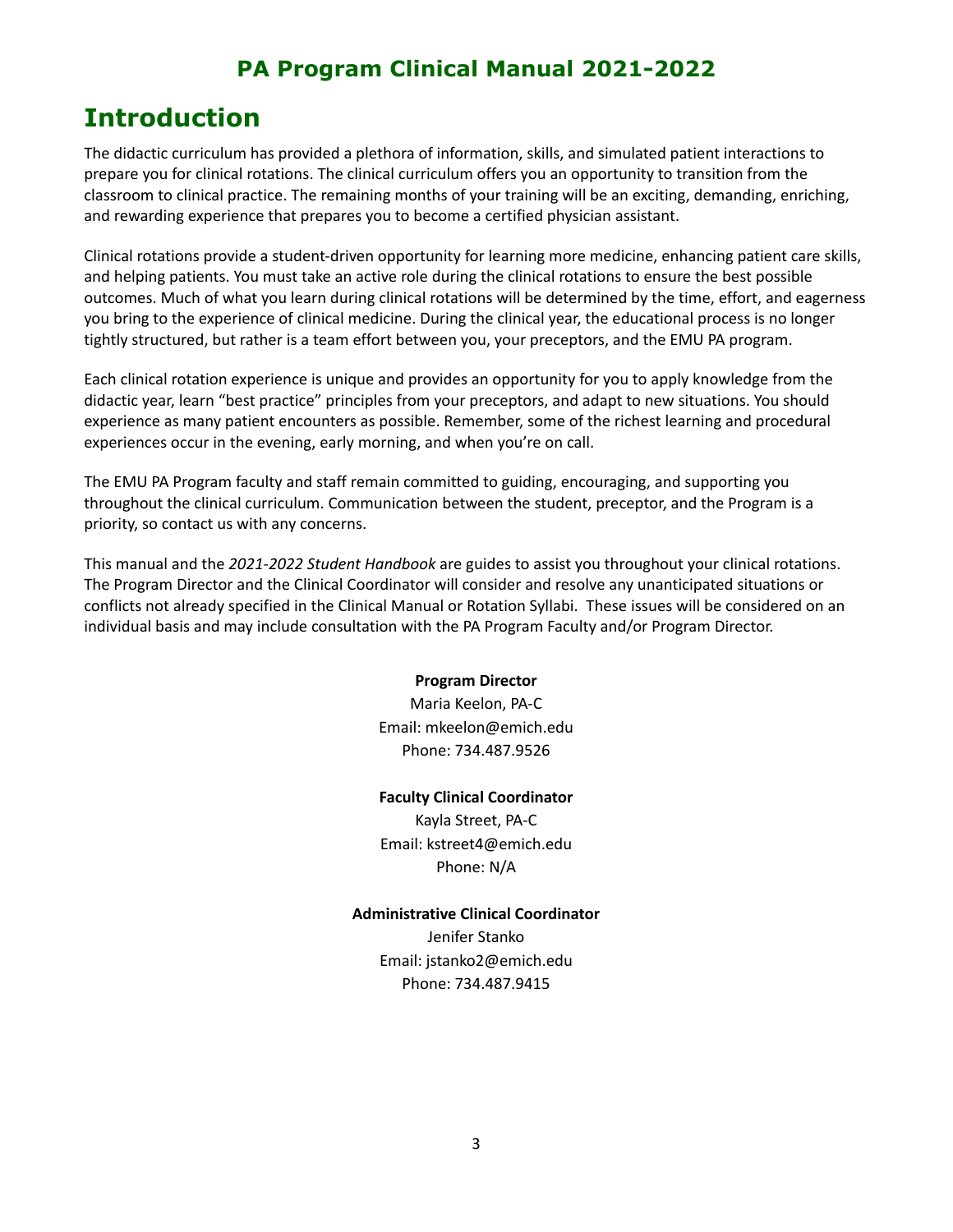# <span id="page-3-0"></span>**PA Program Clinical Manual 2021-2022 Clinical Year Curriculum**

The second year of EMU's Physician Assistant Program provides students with approximately 42 weeks of clinical education experience. Clinical rotations provide students with a wide variety of experiences in different aspects of clinical medicine to help them become excellent medical providers. All students complete seven four-week core clinical rotations in the following specialties: pediatrics, behavioral health, general surgery, women's health, emergency medicine, family practice, and internal medicine. Students also complete two four-week elective rotations and the Program works with students to place them in electives that match their interests whenever possible. The clinical year concludes with a six-week preceptorship experience, a final clinical experience that provides physician assistant students with the opportunity to integrate and apply the competencies of the physician assistant profession to clinical practice. The preceptorship always occurs after the successful completion of all of the other clinical rotations.

The Program coordinates all clinical rotations. Students are matched with practitioners who serve as preceptors for each clinical rotation experience. Preceptors assist in the PA student's education by supervising the student-patient interactions in real clinical settings. Preceptors may also have didactic requirements that include presentations, written reports, assigned readings, participation in journal clubs, or attendance at grand round presentations. Other health care providers (e.g., medical residents, nurses, pharmacists, social workers, registered dieticians, other learners) also play a vital role in the clinical educational experience by being a part of the patient care team. The Program provides a syllabus for each rotation to guide student learning. The Program requires both specific and general evaluation of student performance to certify acquisition of the PA competencies.

## <span id="page-3-1"></span>**Clinical Rotation Schedule**

Students have an individualized schedule regarding the order and location of clinical rotations. Below is a sample clinical curriculum schedule:

| Course<br><b>Number</b> | <b>Course Name</b>                                     | Credit<br><b>Hours</b> | <b>Number of Weeks</b><br>of Rotations |
|-------------------------|--------------------------------------------------------|------------------------|----------------------------------------|
|                         | <b>Fall Semester 2</b>                                 |                        |                                        |
| PAS 681                 | Introduction to Clinical Year                          | 3                      | $\overline{a}$                         |
| <b>PAS 710a</b>         | <b>Clinical Rotation: Pediatric Medicine</b>           | 4                      | 4                                      |
| <b>PAS 710b</b>         | Clinical Rotation: Psychiatric Medicine                | 4                      | 4                                      |
| <b>PAS 710c</b>         | <b>Clinical Rotation: General Surgery</b>              | 4                      | 4                                      |
|                         | <b>Semester Total</b>                                  | 15                     | 12                                     |
|                         | <b>Winter Semester 2</b>                               |                        |                                        |
| <b>PAS 710d</b>         | Clinical Rotation: Obstetrics & Gynecological Medicine | 4                      | 4                                      |
| <b>PAS 710e</b>         | <b>Clinical Rotation: Emergency Medicine</b>           | 4                      | 4                                      |
| <b>PAS 710f</b>         | <b>Clinical Rotation: Family Medicine</b>              | 4                      | 4                                      |
| <b>PAS 710g</b>         | <b>Clinical Rotation: Internal Medicine</b>            | 4                      | 4                                      |
|                         | <b>Semester Total</b>                                  | 16                     | 16                                     |
|                         | <b>Summer Semester 2</b>                               |                        |                                        |
| <b>PAS 710h</b>         | <b>Clinical Rotation: Elective Rotation</b>            | 4                      | 4                                      |
| <b>PAS 710i</b>         | <b>Clinical Rotation: Elective Rotation</b>            | 4                      | 4                                      |
| <b>PAS 720</b>          | <b>Clinical Preceptorship</b>                          | 6                      | 6                                      |
|                         | <b>Semester Total</b>                                  | 14                     | 14                                     |
|                         | <b>Clinical Year Total</b>                             | 45                     | 42                                     |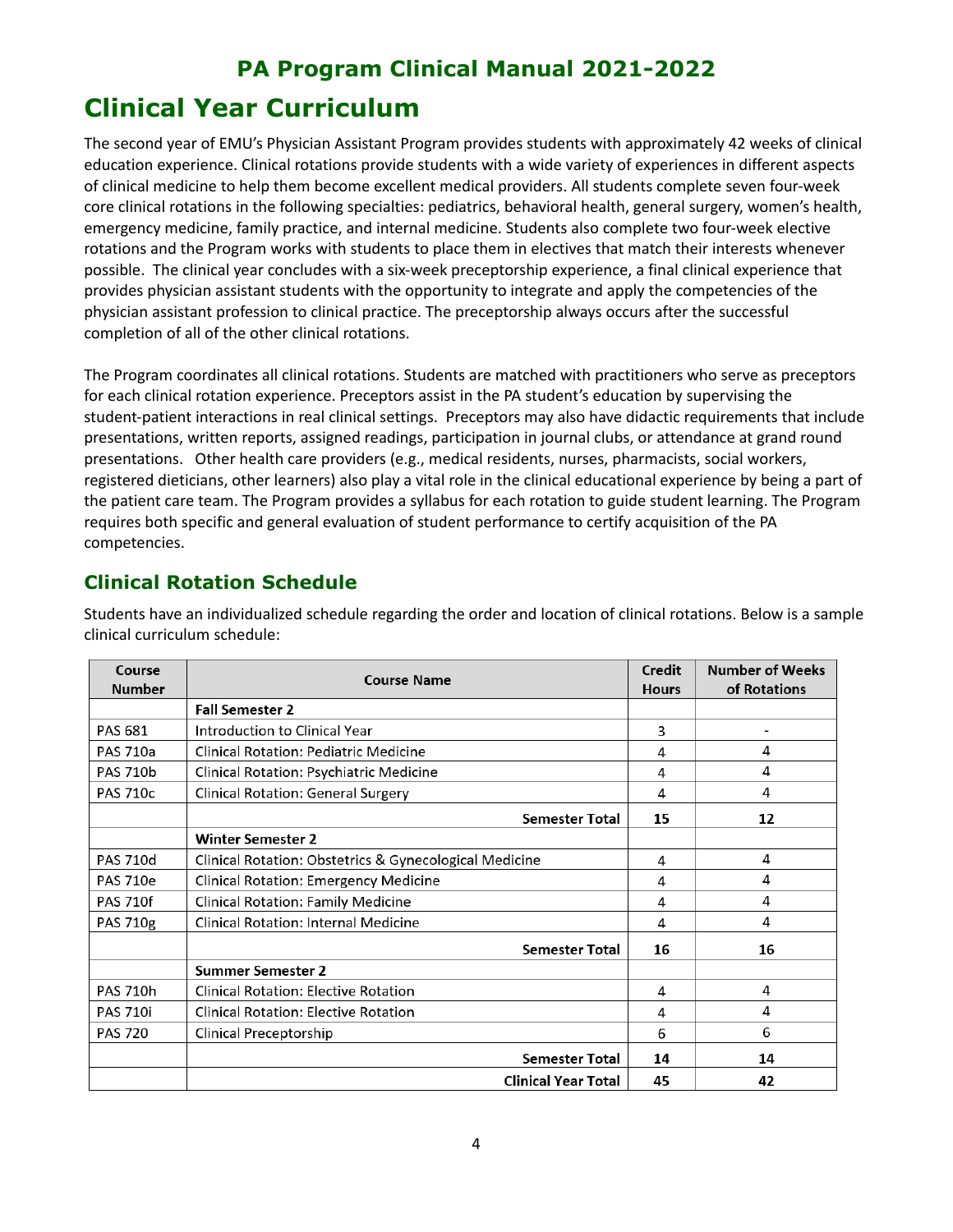# <span id="page-4-0"></span>**PA Program Clinical Manual 2021-2022 Clinical Rotation Overview**

## <span id="page-4-1"></span>**Learning Outcomes**

You will be provided with learning outcomes that provide examples of the skills and knowledge you should be acquiring during each rotation. Some of these outcomes are specific to an area of medicine, e.g. Pediatrics or Women's Health. Some skills and knowledge are found across rotations in general and you should be participating in these during every rotation, e.g. obtaining a comprehensive history or performing a focused physical exam. Some skills and knowledge may be specific to a rotation, e.g., assessing pediatric milestones or providing emergent care. Although each student should fulfill as many of the learning outcomes as possible, this is not always feasible. Rotational experiences can vary from site to site, preceptor to preceptor, and even month to month with the same preceptor. It is expected that you spend time outside of the clinical rotation to study and learn the things that you were not able to see during your clinical rotations. Curriculum Study time is available to you to do extra studying. (See course syllabi for details).

## <span id="page-4-2"></span>**Student Learning**

Clinical rotations require a student-directed approach to learning. As a result, it is the student's responsibility to:

- 1. Know the learning outcomes described in the syllabus for each clinical rotation course.
- 2. Participate fully in each clinical rotation as directed and guided by the clinical preceptor.
- 3. Take an active approach to patient interaction, clinical rotation duties, and collaborative interactions with other health care team members.
- 4. Demonstrate proficiency in clinical skills.
- 5. Ask questions in a professional manner when uncertain about a clinical activity, decision, or outcome.
- 6. Take advantage of resources and learning opportunities during the clinical rotation. Grand Rounds, medical presentations, and other opportunities for learning should not be overlooked.
- 7. Seek feedback on a regular basis from the clinical preceptor regarding performance.
- 8. Provide timely and complete logging of attendance, patient encounters, procedures, and evaluations.
- 9. Promptly notify the Clinical Coordinators of any circumstances that may interfere with the accomplishment of goals or diminish the overall training experience.

## <span id="page-4-3"></span>**Clinical Competencies**

The EMU PA Program endorses *The Clinical Practice Competencies for Physician Assistants[|Competencies](https://paeaonline.org/wp-content/uploads/2021/03/competencies-for-the-pa-profession-2020605.pdf?v=2021-08-18T18:47:00Z) for the Physician Assistant [Profession](https://paeaonline.org/wp-content/uploads/2021/03/competencies-for-the-pa-profession-2020605.pdf?v=2021-08-18T18:47:00Z)*, which describes the skills and knowledge (competencies) necessary for a physician assistant to practice clinically. These competencies are broadly categorized as:

- **● Knowledge for Practice**
- **● Interpersonal and Communication Skills**
- **● Person-centered Care**
- **● Interprofessional Collaboration**
- **● Professionalism and Ethics**
- **Practice-based Learning and Quality Improvement**
- **Society and Population Health**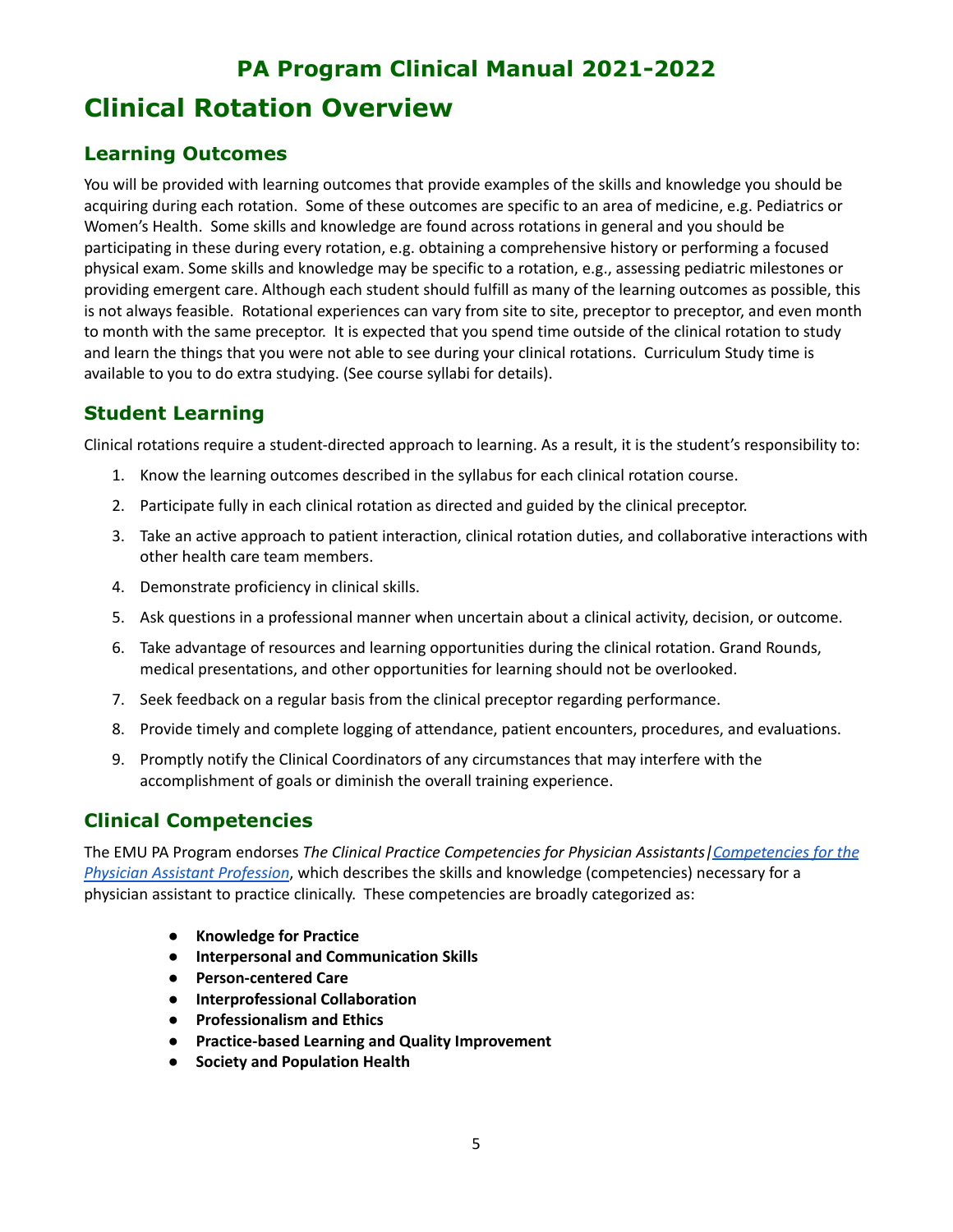## <span id="page-5-0"></span>**Program Expectations of Competencies**

It is expected that some competencies will be acquired during your PA education, while others will be developed and mastered as you progress through your career as a Physician Assistant. Your competency in each of the areas listed above will be evaluated throughout your clinical year with assessments such as preceptor evaluations, written assignments, EOR exams, and OSCEs. However, it is not expected that a Physician Assistant student will acquire full competency in all of the above areas in order to complete the program. The EMU PA Program has identified Program Expectations that illustrate the minimum competencies each student must achieve before successfully graduating from the program. Achieving these minimum competencies provides a newly graduated Physician Assistant with the skills and knowledge necessary to enter clinical practice. The Summative Evaluation will assess all the knowledge and skills you have accumulated throughout your rotations. Successfully passing your Summative Evaluation shows that you have successfully acquired the minimal competencies necessary to enter clinical practice. (See Summative Evaluation, p. 12)

#### *Program defined expectations are:*

- The ability to take a comprehensive patient history
- The ability to perform a technically correct and focused physical exam
- Interpretation of laboratory, radiologic and ancillary testing studies, e.g.
	- o EKG, Chest X-rays, Laboratory results
- Perform program selected procedures or tasks that represent basic manual dexterity and proper procedural technique, e.g.
	- o Simple interrupted suturing
	- o Maintaining sterile fields
- Demonstrate critical thinking and medical decision making as evidenced by the ability to
	- o Generate a complete list of differential diagnoses
		- Including most common, most likely, most concerning disease or condition
	- o Formulate an accurate treatment plan, including, when appropriate, the concepts of evidence-based medicine and current recommendation guidelines.
- Demonstrate patient care skills, communication, and professionalism, e.g.
	- o Oral case presentations
	- o Effective Patient Communication
	- o Obtaining patient consents
	- o Delivering patient-appropriate education

# <span id="page-5-1"></span>**Rotation Evaluations, Assignments, Exams, & Grading**

You will be evaluated throughout the clinical year to ensure that you are fulfilling as well as improving on program expectations as you progress from one clinical rotation to another. These will be formative assessments across the curriculum and will culminate in a Summative exam that you will need to pass to graduate from the EMU PA Program.

During clinical rotations, you will be evaluated in the following ways:

- Evaluations (self-evaluations, site and rotation evaluations)
- Preceptor Evaluations
- End of Rotation Assignments
- EXXAT Patient Logs
- End of Rotation PAEA Exams for Core Rotations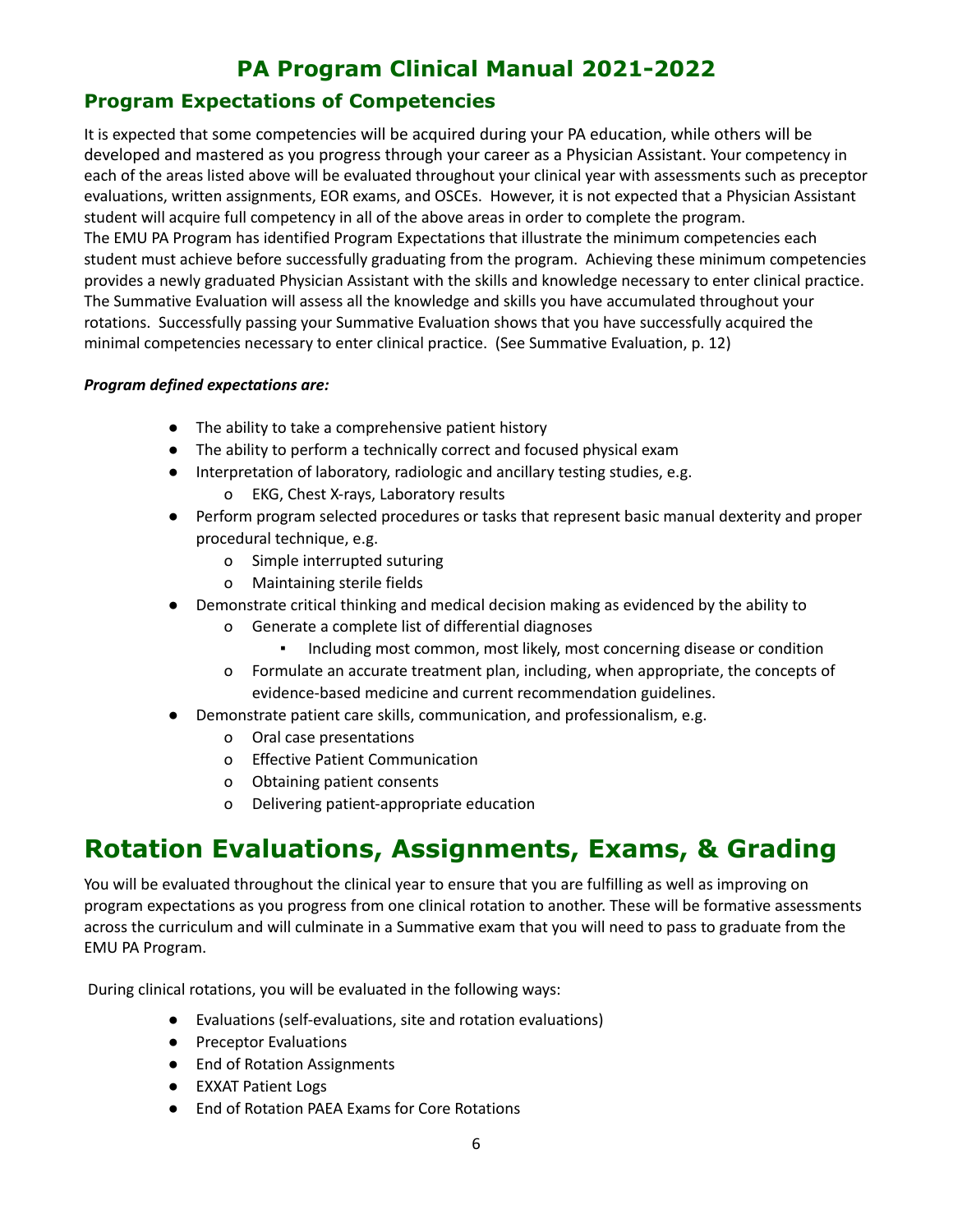- OSCEs
- PAEA EOR Performance Self Assessment

Syllabi will be provided that specifies the clinical rotation requirements and evaluation measures. The information supplied here provides an overview of the common clinical rotation requirements and evaluation measures.

## <span id="page-6-0"></span>**Evaluations**

During each clinical rotation, there are required evaluations that must be completed by the student and/or clinical preceptor via EXXAT.

#### **Midpoint Evaluation by the Student**

The Student Midpoint Evaluation is completed via EXXAT and provides an opportunity for you to self-evaluate your progress midway through the rotation as well as recognize and address any personal bias or gaps in medical knowledge or other competencies. You will be required to identify areas of strength as well as areas of weakness. This form is to be completed by the student and discussed with the clinical preceptor or the preceptor's designee at the midpoint of the clinical rotation. It is your responsibility to request an appointment with your preceptor/s to discuss the self-evaluation and the preceptor's recommendations for the remainder of the rotation. Input from your preceptor/s for feedback on the self-evaluation helps you continue to improve throughout the rotation. Preceptors have the unique ability to watch your patient interactions and gauge your medical knowledge and clinical skills in "real-time", so their feedback is especially important to your growth during rotations.

Your Midpoint Evaluation is not graded, but you can lose points from your final grade if you do not complete your midpoint evaluation. The Midpoint Evaluation must be submitted to the program by 5 p.m. on the fifteenth day of each clinical rotation, including the clinical preceptorship. One point will be deducted from the course grade for every 24 hours the Midpoint Evaluation is late. \*For those completing two 2-week split rotations, Midpoint Evaluations are due by 5 pm on the eighth day of each rotation.

#### **Evaluation of Clinical Site by the Student**

This form must be completed by the student during the final week of the clinical rotation and is due by 8 a.m. on the EOR day. One point will be deducted from the course grade for every 24 hours the Evaluation of Clinical Site is late. \*For those completing two 2-week split rotations, Site Evaluations are due by 8 am on the last Friday of each rotation.

#### **Evaluation of Preceptor by the Student**

This form must be completed by the student during the final week of the clinical rotation and is due by 8 a.m. on the EOR day. One point will be deducted from the course grade for every 24 hours the Evaluation of Preceptor is late. \*For those completing two 2-week split rotations, Preceptor Evaluations are due by 8 am on the last Friday of each rotation.

#### **Evaluation of the Clinical Rotation by the Student**

This form must be completed by the student during the final week of the clinical rotation and is due by 8 a.m. on the EOR day. One point will be deducted from the course grade for every 24 hours the Evaluation of Clinical Rotation is late. \*For those completing two 2-week split rotations, Preceptor Evaluations are due by 8 am on the last Friday of each rotation.

#### **Final Evaluation by the Preceptor**

Preceptor evaluations will assess your medical knowledge, communication skills, patient care, professionalism, and practice-based learning. A blank copy of the preceptor evaluation can be found in EXXAT.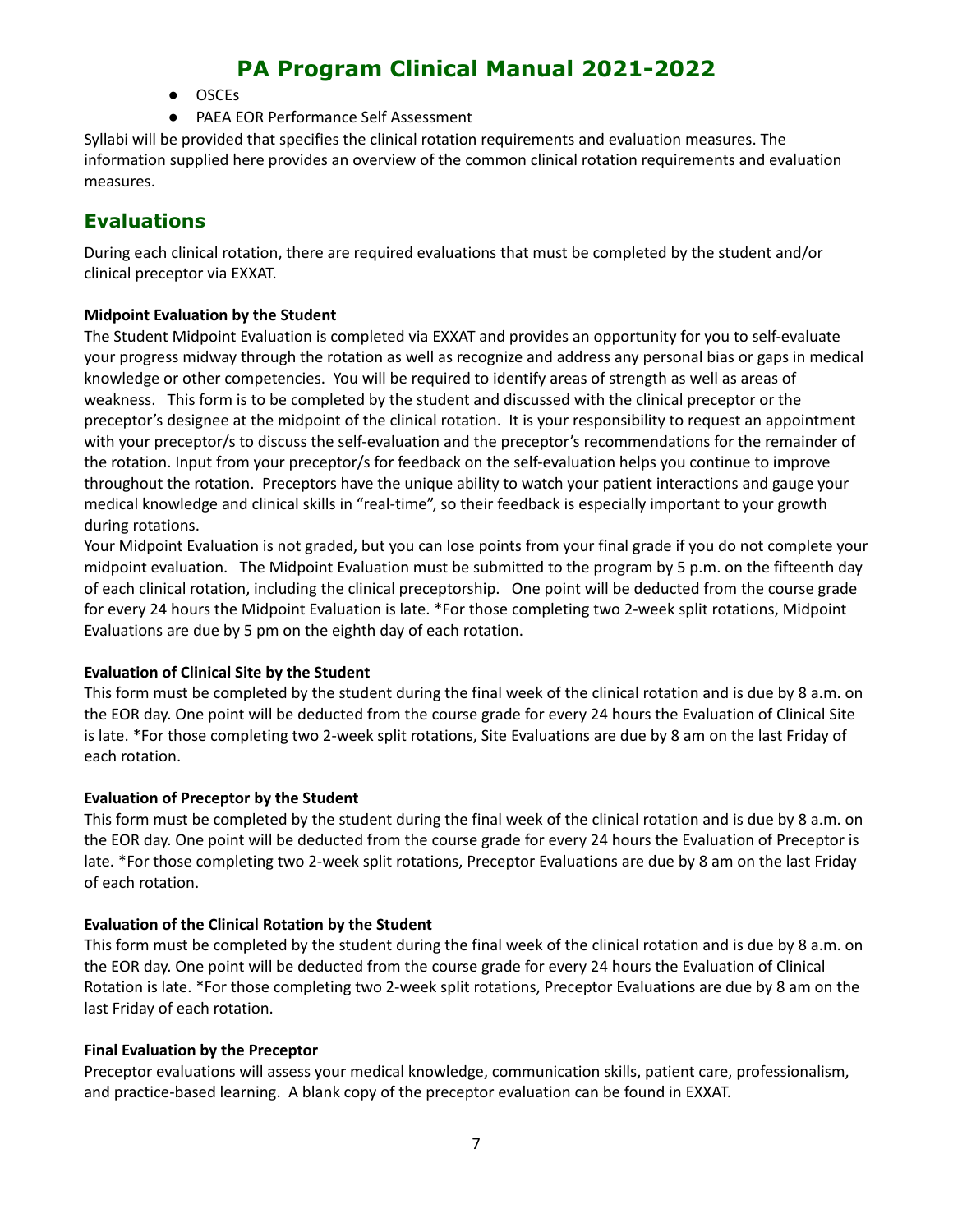The Final Evaluation by the preceptor will be released to the preceptor approximately two weeks before the end of the clinical rotation. It is the student's responsibility to request an appointment during the last week of the clinical rotation to discuss the student's performance. Students must earn at least an 80**%** on the final preceptor evaluation to receive a passing grade for the clinical rotation.

Please note, the preceptor of record is not always the preceptor the student works with or who fills out the student evaluation. Often the preceptor of record is the department chairperson or the department director of education. In addition, there are certain clinical settings where students may have several different preceptors throughout the rotation. In that case, more than one preceptor will fill out the evaluation and the preceptor of record will compile these into one evaluation.

Students may participate in rotations that are split between multiple locations **and** have more than one preceptor assigning a final evaluation grade. In those instances, the grades from each preceptor will be averaged and the student will be assigned one final grade.

## <span id="page-7-0"></span>**Assignments**

### **End of Rotation Assignment**

Each clinical rotation has a required assignment (e.g., written, quiz, presentation, skills demonstration, online virtual patient cases) which will assess medical knowledge, focused physical exam skills, written documentation skills, medical decision making and critical thinking skills, history taking skills, and/or the ability to generate a differential diagnosis. Written assignments must be submitted by 8 a.m. on the *fourth* Friday of the rotation. Five points will be deducted from the assignment grade for every 24 hours the assignment is late. Assignments will not be accepted after 72 hours have passed from the original deadline. Other assignments will be completed on EOR Day.

## <span id="page-7-1"></span>**Logging**

### **Patient Encounter and Procedures Log (PxDx)**

EXXAT Patient logs will be used to evaluate the types of patient encounters you experience in each rotation including areas such as patient age, practice specialty, types of care, and types of diseases. Logging is used to track that you are having adequate supervised clinical patient experiences. Students must record **each** patient encounter and procedure that they experience during **every** clinical rotation. A patient encounter is any and every interaction with a patient while the student is participating at the clinical rotation site. If the student encounters the same patient multiple times per day, the patient encounter is to be logged once for each day. Patient Encounter Logs must be complete and include all required fields set up in EXXAT. Students must also document each diagnosis and procedure they observe, assist with, or perform.

Patient encounters must be logged *within 4 days* of the actual date of the encounter. During the rotation, one point may be deducted from the course grade for each day the Patient Encounter Log is late. The final Patient Encounter Log is due by 8 a.m. on the EOR day. For the final Patient Encounter Log, five points will be deducted from the course grade for every 24 hours the Patient Encounter Log is late.

Any paper notes about patient encounters the student takes must not have any patient identifiers (e.g., patient names, social security numbers, and medical records numbers) and must be shredded to avoid potential HIPAA and professionalism violations. Students must not record or save patient encounters including any portion of the patient workup or treatment on any electronic device (e.g., cell phones, thumb drives, personal computers).

#### **Attendance Report (Hours Log)**

Students must record all hours dedicated to the clinical rotation in EXXAT *within one week* of the actual date of the experience. The total hours, dates, and times of experiences will vary by clinical site and preceptor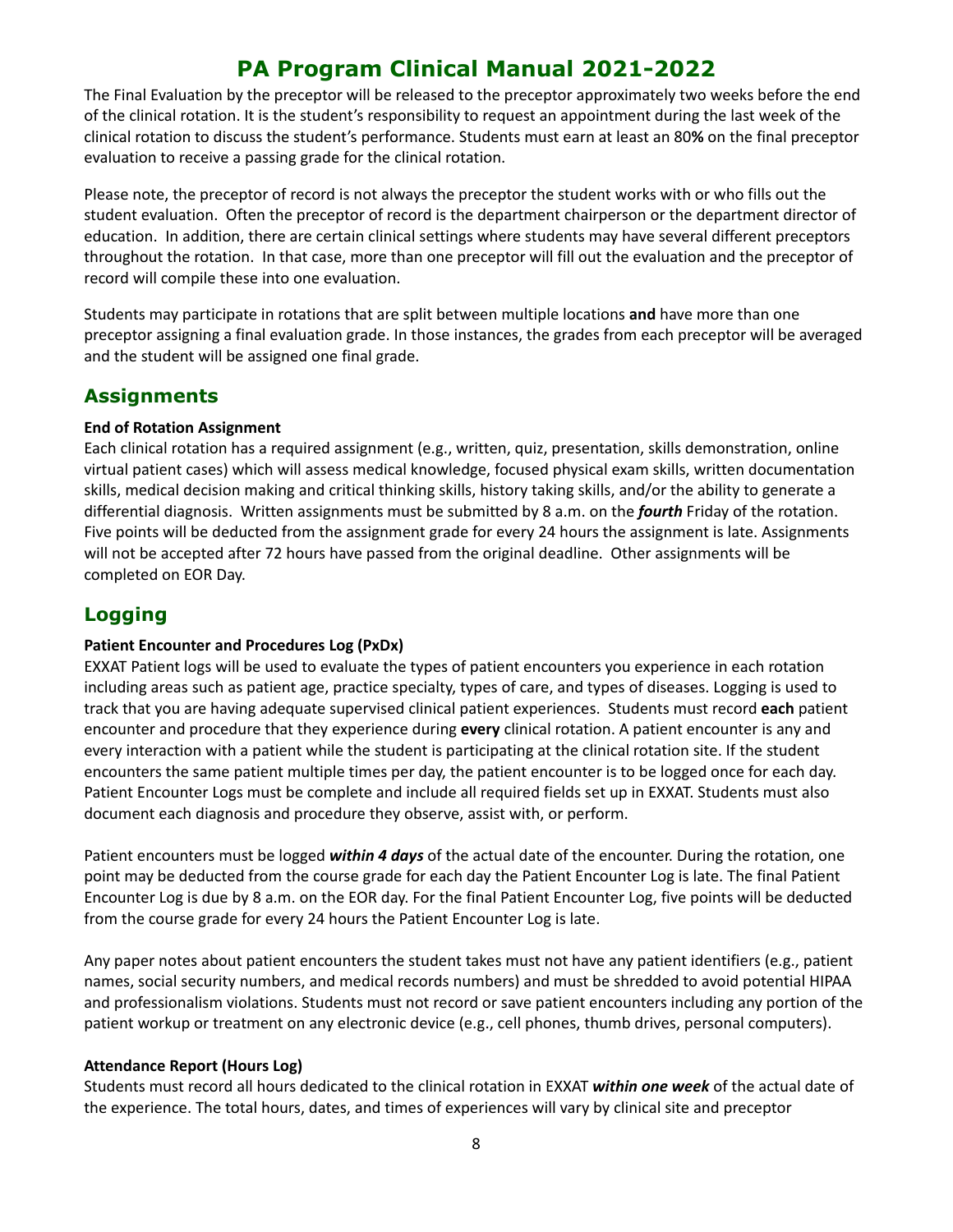assignment. Students must have an average of 40 work hours per week. This occurs through a combination of in-clinic duty hours and curriculum study.

In-clinic duty hours are times that students are scheduled to be at the clinical site. This time may be dedicated to patient care, reading, or other on-site learning experiences. For example, students may be scheduled to rotate on the labor and delivery service but there are no active patient care opportunities during the scheduled time. In such situations, students are expected to spend this time studying.

Curriculum study is time spent doing independent learning experiences (e.g., reading texts, completing online modules). Students must meet the following standards around curriculum study:

- Curriculum study must be completed in an appropriate educational environment.
- A maximum of 10 hours of curriculum study per week can be used to reach the minimum of 40 duty hours per week.
- No more than 40 hours of curriculum study can be accumulated over the course of the entire rotation.
- In the event of unforeseen circumstances such that students are unable to participate in face-to-face patient care, the program has developed a contingency curriculum that will serve as clinical duty hours. See appendix A for the Contingency Plan.
- Time spent reading while on-site at the rotation cannot be logged as curriculum study time.
- Time spent working on the rotation's final project cannot be counted as curriculum study.

The final Attendance Report (hours for the entire rotation) is due by 8 am on EOR days. During the rotation, one point may be deducted from the course grade for each day the Attendance Report is late. For the final Attendance Report, five points will be deducted from the course grade for every 24 hours the Attendance Report is late.

## <span id="page-8-0"></span>**End of Rotation Exams**

PAEA End of Rotation Exams will assess history taking, physical examination, diagnostic studies, diagnosis, health maintenance, clinical interventions, clinical therapeutics, and scientific concepts. There will be an End of Rotation Exam for each of the core rotations you complete. You are encouraged to go to the PAEA website <https://paeaonline.org/assessment/core-tasks-and-objectives> and review the Core Tasks and Objectives. The key topics and exam blueprints can also be found in EXXAT.

An EOR exam must be taken on the final day of the rotation for each of the core clinical rotations (except for electives). Attendance for all EOR examinations is mandatory. Make-up examinations are only available in the event of a serious emergency (e.g., medical emergency, death in the family). If an absence occurs, it is up to the discretion of the Clinical Coordinators (with possible input from the other PA faculty/Program Director) if it is an acceptable emergency. In the event a student will miss an exam, the student must contact the Clinical Coordinators by email, phone, or in writing before the exam. Notifying a classmate rather than a clinical team member is unacceptable and will not be excused. The format and date of the make-up examination will be at the discretion of the Clinical Coordinators.

If a student arrives late for an examination, he/she/they will still be required to complete the entire exam in the time remaining. This includes remote proctoring and in-person testing. A student who arrives late to an exam will not be permitted to take the exam if any students have finished the exam and left the testing room. In specific circumstances, your clinical team may elect to make exceptions to this policy. Failure to take the exam will result in a grade of zero on that exam.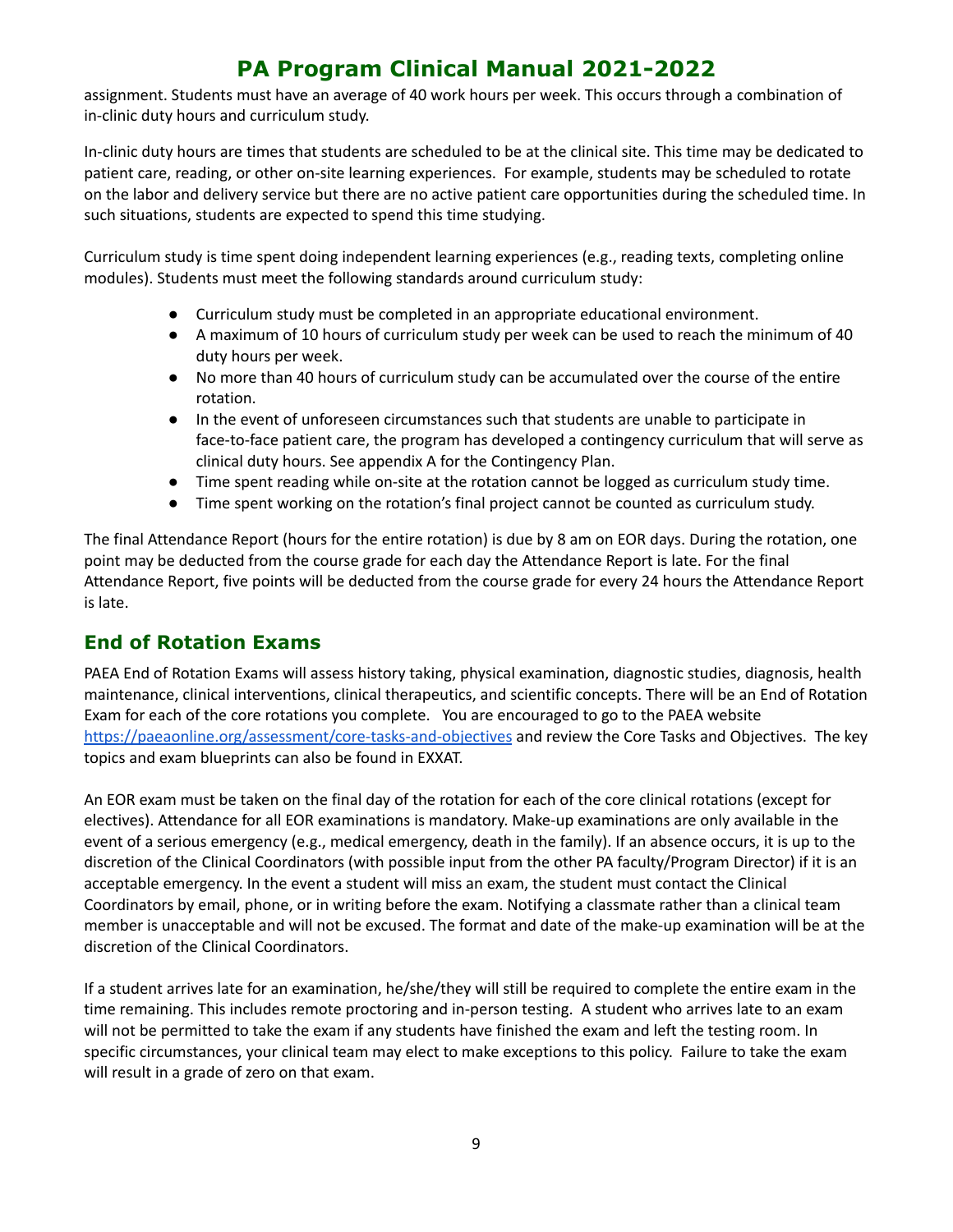For in-person testing: Students must notify the exam proctor if they need to leave the room while an exam is in progress. Students will clear their desks of everything (the only exception being a drink on the desk). Talking is not allowed during exams. Papers and electronic media may not be accessed during the exams. Please note, scratch paper is not allowed during these exams.

For remote testing: Review PAEA's student remote proctoring checklist: <https://paeaonline.org/assessment/remote-proctor-checklist/>

## <span id="page-9-0"></span>**Objective Structured Clinical Examinations (OSCEs)**

OSCEs offer students the opportunity to demonstrate knowledge, skills, and abilities learned during the didactic and clinical curriculum. OSCE's will be scheduled throughout the clinical year to assess your medical knowledge, history taking and physical exam skills, critical thinking, data interpretation, ability to generate a differential diagnosis, use of current guidelines and empiric practices, oral case presentations, procedural skills, communications skills, and professionalism. During each OSCE, students are evaluated on their ability to competently perform as entry-level clinicians. The OSCEs are only offered at specific times during the year and absence from scheduled OSCEs may delay a student's graduation.

<span id="page-9-1"></span>These will be formative evaluations to measure progress through the clinical year.

## **Clinical Rotation Grading**

The following general grading scheme applies to all of the core clinical rotations.

| 1. | <b>EOR Exam</b>                   | $= 40%$ |    | $(95 - 100\%)$ |
|----|-----------------------------------|---------|----|----------------|
| 2. | <b>Preceptor Evaluation</b>       | $= 40%$ | A- | $(90 - 94%)$   |
| 3. | <b>End of Rotation Assignment</b> | $= 20%$ | B+ | $(85 - 89%)$   |
|    |                                   | 100%    | B  | $(80 - 84%)$   |
|    |                                   |         | B- | $(75 - 79%)$   |
|    |                                   |         | C+ | $(70 - 74%)$   |
|    |                                   |         |    | $(65 - 69%)$   |
|    |                                   |         |    | $(< 65\%)$     |
|    |                                   |         |    |                |

The grading scheme for elective rotations and the clinical preceptorship, which do not have EOR exams, is as follows:

| 1. | <b>Preceptor Evaluation-Elective</b> | $= 75%$ | А  | $(95 - 100\%)$ |
|----|--------------------------------------|---------|----|----------------|
| 2. | <b>End of Rotation Assignment</b>    | $= 25%$ | A- | $(90 - 94%)$   |
|    |                                      | 100%    | B+ | $(85 - 89%)$   |
|    |                                      |         | B  | $(80 - 84%)$   |
|    | 1. Preceptorship Evaluation          | $= 75%$ | B- | $(75 - 79%)$   |
| 2. | Logging, assignment,                 | $= 25%$ | C+ | $(70 - 74%)$   |
|    | <b>IPE</b> participation             |         |    | $(65 - 69%)$   |
|    |                                      | 100%    | F  | $(< 65\%)$     |
|    |                                      |         |    |                |

The Program Remediation and Deceleration Rules actions outlined in the *Clinical Manual*'s Clinical Curriculum Rules and Regulations apply to all components of clinical rotation course evaluations.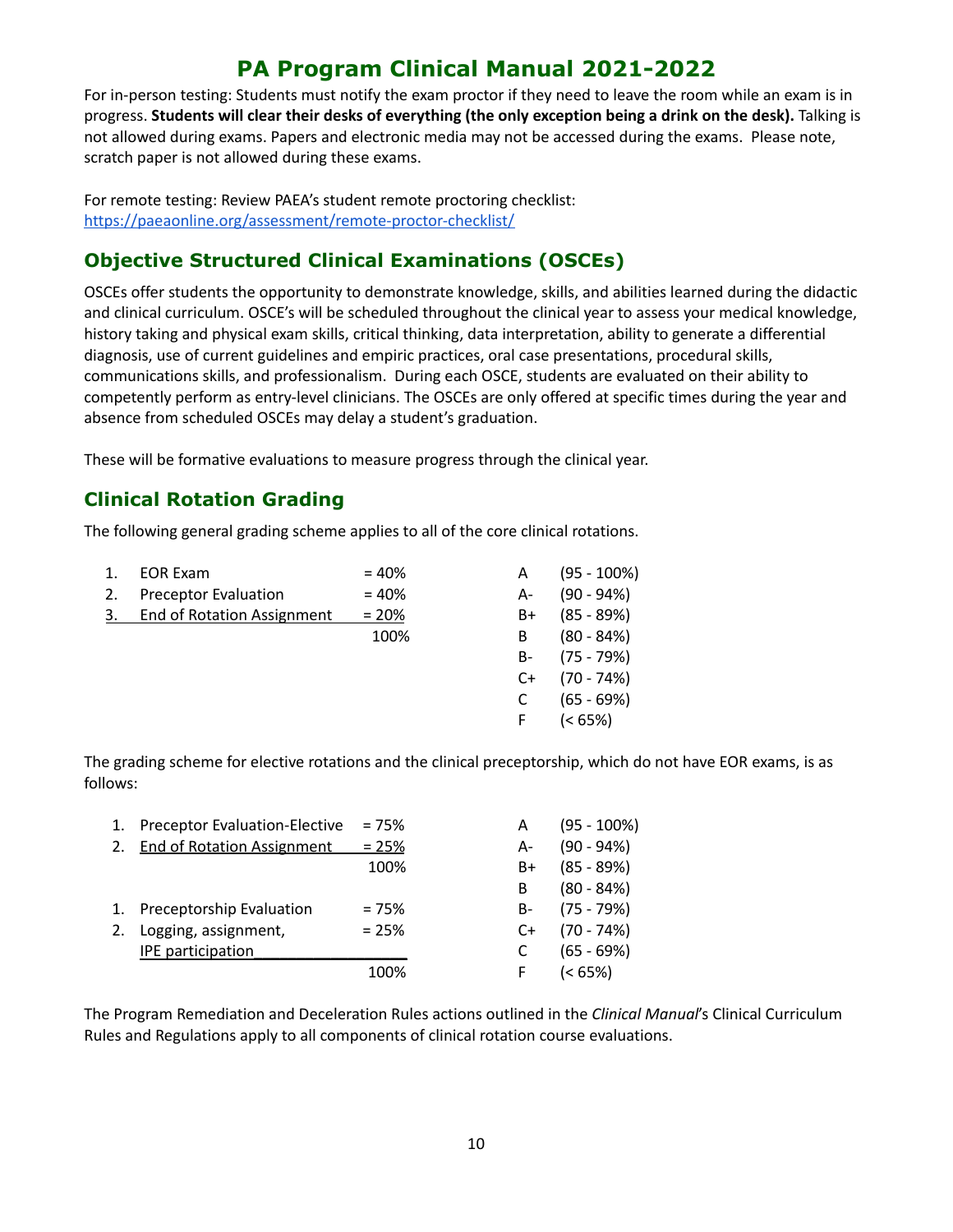# <span id="page-10-0"></span>**PACKRAT**

Students will be required to complete the Physician Assistant Clinical Knowledge Rating and Assessment Tool (PACKRAT) twice during the clinical year. The PACKRAT is developed by a committee of physician assistant educators and is modeled after the Physician Assistant National Certifying Exam (PANCE). This test is administered electronically and consists of approximately 225 multiple-choice questions.

The PACKRAT identifies areas of student knowledge that are strong and those in need of improvement. In addition, taking the PACKRAT provides a standardized test-taking experience. This is a formative evaluation; in other words, students are provided with their scores to guide their preparation for the PANCE. The EMU PA Program does not recommend any specific preparation for the PACKRAT since the student has amassed significant knowledge and skills throughout the didactic and clinical curriculum.

There is no pass/fail or grade assigned for the PACKRAT, though taking the exam as scheduled is required for completion of the EMU PA Program. This is a self-assessment paid for by the program to help you prepare for PANCE.

# <span id="page-10-1"></span>**End of Curriculum Exam**

Students will be required to complete the PAEA End of Curriculum Exam (EOC Exam). This exam is built using a blueprint and content area list developed by PA educators and national exam experts and is required to be delivered in the final four months of the PA program. This exam is administered electronically and consists of approximately 300 questions.

More information can be found on the PAEA site: <https://paeaonline.org/assessment/end-of-curriculum/>

There is no pass/fail or grade assigned for the EOC Exam, though taking the exam as scheduled is required for completion of the EMU PA Program. This is a self-assessment paid for by the program to help you prepare for PANCE.

# <span id="page-10-2"></span>**Clinical Rotation Standards**

The EMU Physician Assistant Program has designed its clinical year to give each student a variety of rotational experiences in a variety of practice settings and specialties. These experiences are meant to comply with the "Standards" set by the ARC-PA (our accrediting body) to ensure that students receive a comprehensive PA education. You may not always encounter each type of patient experience/clinical environment with every rotation; however, you must have patient experiences in all of these areas by the end of the clinical year. You will be assessed via the assessment tools already discussed, throughout the curriculum, to demonstrate that you have had these experiences and have gained knowledge and competency in all of these areas. Below is a list of the ARC-PA Standards which are assessed via your EXXAT logging.

### **Types of Patient Encounters:**

- Preventive
- Emergent
- Acute
- Chronic

**Patient Seeking Care for:**

- Across the lifespan, including infants, children, adolescents, adults, and elderly
- Women's health including prenatal and gynecologic care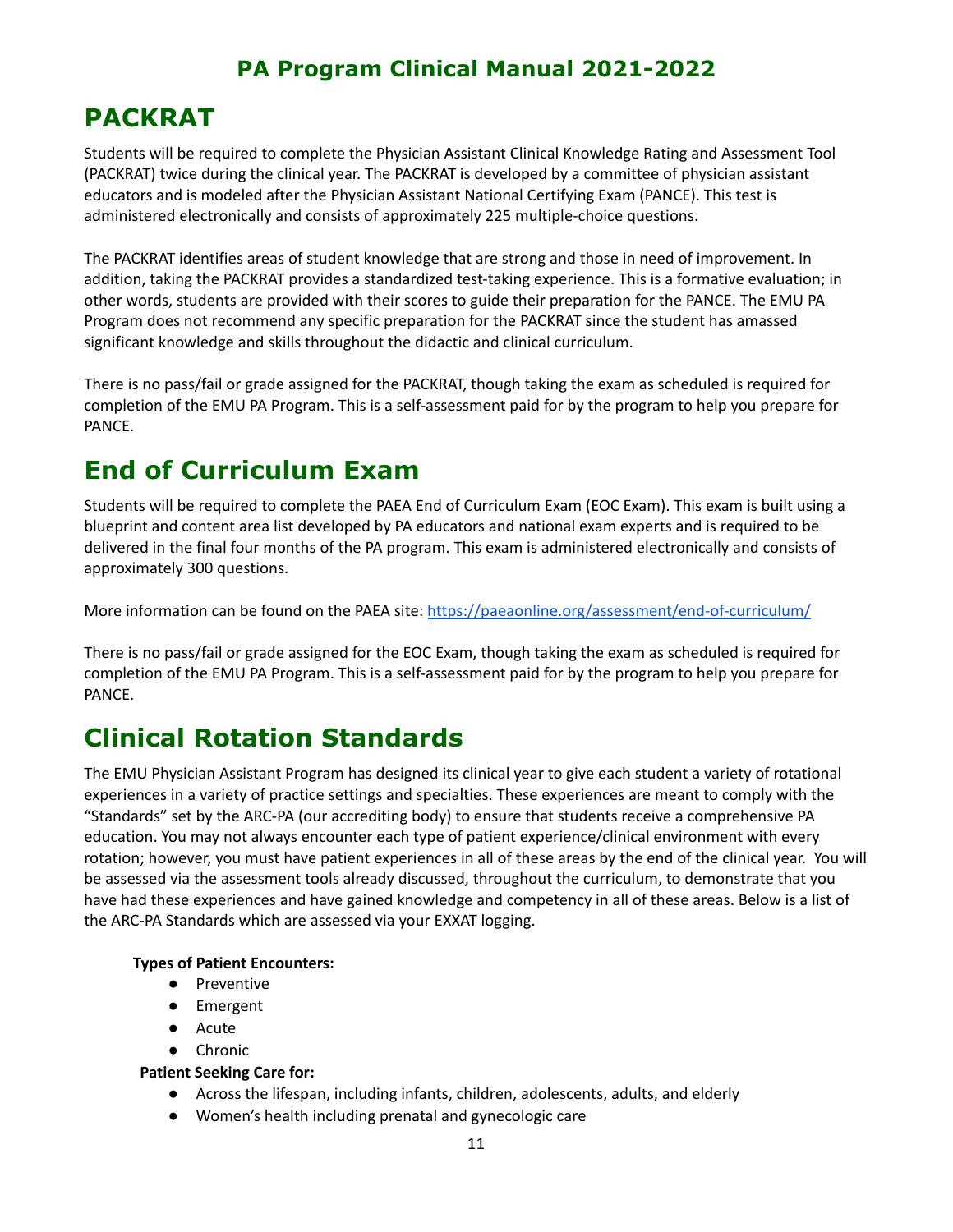- Conditions requiring surgical management including pre, post, and intra-operative care
- Behavioral and mental health conditions

#### **Specific Clinical Settings:**

- **●** Outpatient
- **●** Emergency Department
- **●** Inpatient
- **●** Operating Room

#### **Preceptors who Practice in the Following Settings:**

- **●** Family Medicine
- **●** Internal Medicine
- **●** General Surgery
- **●** Pediatrics
- **●** Women's Health, including prenatal and gynecological care
- **●** Behavioral and mental health care
- **●** Emergency Medicine

The preceptors for your rotations are primarily practicing physicians (MD, DO) and PA-Cs. Physicians are board-certified in their area of specialty and PA-Cs are teamed with physicians (MD, DO) who are specialty board certified. You may have the opportunity to be on rotations with other licensed health care providers that are experienced in their area of instruction, as well.

# <span id="page-11-0"></span>**Summative Evaluation**

The Summative Exam is an assessment process carried out over the last four months of the Clinical Year to evaluate each student's readiness for clinical practice. The Summative Evaluation assesses the educational experiences of the didactic and clinical components of the program; it evaluates the student on the program expectations and, upon successful completion, ensures that the student is prepared for clinical practice. The exam is meant to confirm that the learner has the knowledge, interpersonal skills, patient care skills, and professionalism required for entry into the PA profession, as demonstrated by the ability to take a comprehensive patient history, perform a technically correct physical exam, interpret medical data, demonstrate critical thinking and medical decision-making skills, perform selected procedures and demonstrate patient care skills, effective communication and professionalism.

### **Summative Exam**

The summative examination evaluates student competency learning outcomes via OSCE, Clinical Skills, and written stations.

- *● OSCE Stations:* Medical scenarios that involve student interactions with standardized patients (live or virtual) to illustrate the student's ability to obtain a focused history, perform a focused physical exam, and/or demonstrate professionalism, communications skills, and patient care skills.
- *● Clinical Skill Stations: E*valuate practical skills such as interpreting EKGs or laboratory findings, performing diagnostic or therapeutic procedures, writing prescriptions, written documentation notes, and/or oral case presentations.
- *●* **Written Exam Stations**: Short answer case-based assessment stations to assess clinical reasoning and medical decision-making skills.

Each skill station evaluates one or more of the Competency Categories using learning outcomes. *Focused history Physical Exam*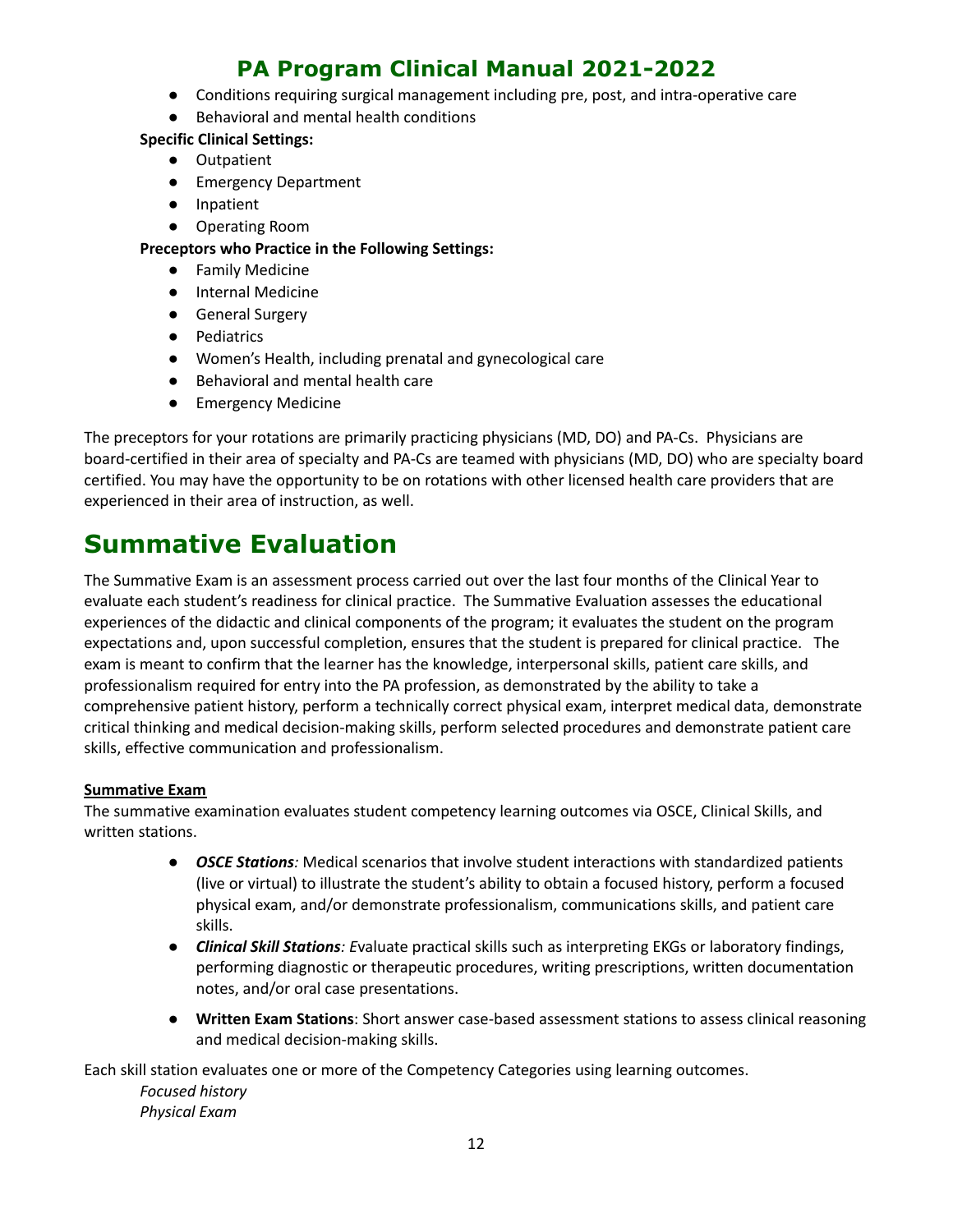*Interpretation of medical data Critical thinking/medical decision making Procedural skills Professionalism Patient Care Communication*

#### **Summative Exam Format and Scheduling**

The summative exams are conducted over several sessions within the last four months of the program.

- They are scheduled as all-day, on-campus events and attended by the entire cohort of clinical year students.
- Every student rotates through each station and the stations are timed.
- Students will receive an event schedule prior to the event.

#### **Evaluation Process:**

Student performance on the summative exam is evaluated by direct observations, videotaped observations, written presentations, and oral presentations.

Standardized patients (live or virtual) will be used during OSCEs to simulate medical scenarios.

Examiners are didactic, clinical, and instructional faculty, program director, and medical director.

Evaluators utilize standardized rubrics to evaluate each of the learning outcomes*.* Evaluators from both the didactic and clinical phases of the program collectively review and agree to the components of the rubrics to facilitate providing a standardized experience for each test taker.

Learning outcomes are provided to each student for OSCE stations, clinical skills stations, and written exam stations prior to taking each exam. These learning outcomes are published in Canvas Learning Management System.

Each student is required to score  $\geq$  80% for each of the learning outcomes assessed in the summative exam. Learning outcomes are a measurement of the competencies needed to graduate from the program and enter clinical practice; therefore, must be successfully demonstrated by each student.

Rubrics and grading for each station are located in the Canvas Learning Management System and reported to the students as Pass/Fail. The pass rate for each station is  $\geq$  80%.

# <span id="page-12-0"></span>**Clinical Curriculum Rules and Regulations**

*All information herein is subject to change with timely notification to students in writing.*

### <span id="page-12-1"></span>**1.0 Rules, Regulations and Policies of the University and Affiliate Institutions**

1.1 Program Rules and Regulations apply to all students, principal faculty, and the Program Director regardless of location, except in circumstances where certain discrepancies may exist between program policies and those established at clinical rotation sites.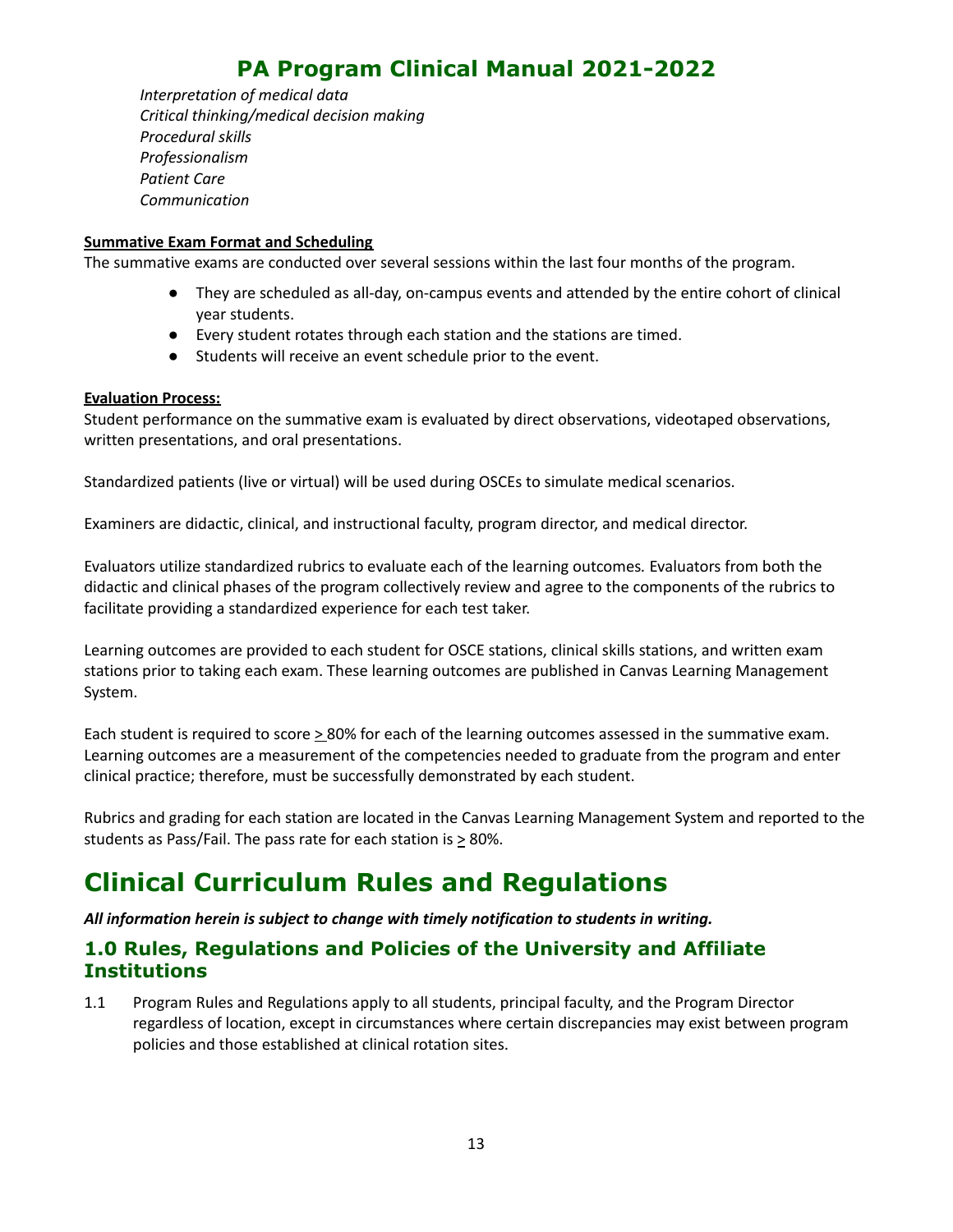- 1.2 These Clinical Curriculum Rules and Regulations relate specifically to the EMU PA Program clinical curriculum. In addition to these rules and regulations, students must adhere to the Program Rules and Regulations in the EMU PA Program *2021-2022 Student Handbook*.
- 1.3 In addition to the rules and policies present in the EMU PA Program *2021-2022 Student Handbook* and the *Clinical Manual*, students must adhere to the rules, regulations, and policies of Eastern [Michigan](http://www.emich.edu/) [University](http://www.emich.edu/), the College of Health and Human [Services](http://www.emich.edu/chhs/), and any other institution or facility where students are assigned. Conflicting policies should be reported to the Clinical Coordinators, and/or the Program Director.

## <span id="page-13-0"></span>**2.0 Definitions**

- 2.1 The Faculty Clinical Coordinators are the PA Program faculty members who lead the clinical portion of the Program.
- 2.2 The Administrative Clinical Coordinator is the PA Program Administrative member who assists with the clinical portion of the Program. The Administrative Clinical Coordinator manages many of the day-to-day administrative components of the clinical curriculum and may be involved in many aspects of the clinical curriculum, except those that require the clinical knowledge and expertise of a physician assistant.
- 2.3 A Clinical Preceptor or Clinical Instructor is a community clinician who is an employee of the hospital, clinic, or other health care setting. Clinical Preceptors are responsible for supervising and evaluating assigned students during their clinical rotation. Clinical Preceptors primarily consist of physicians who are board-certified in their medical area of practice and physician assistants who are certified and supervised by a physician who is board-certified in their medical area of practice.
- 2.4 The Site Coordinator is the primary point of contact for the Program at the clinical site who is responsible for organizing student orientation and instruction related to technical aspects of the site. The Site Coordinator may also be the Clinical Preceptor.

## <span id="page-13-1"></span>**3.0 Clinical Site Acquisition & Student Matching**

- 3.1 The Program controls the assignment of students to all clinical rotations and the clinical preceptorship. The Program ultimately determines for each student: the order in which the clinical rotations take place, the location of the rotation, the specific clinical preceptor at each clinical site, the specialties for elective rotations, and other pertinent details deemed necessary.
- 3.2 The Program provides each student the opportunity to request rotations in a particular medical specialty for the preceptorship. There are *no guarantees* that students will be placed in the requested disciplines.
- 3.3 Clinical rotations are generally at clinical sites within 70 miles of the EMU main campus, though students can expect to be assigned to one distant clinical rotation beyond 70 miles from the EMU main campus. After the first distant clinical rotation assignment, the student will have the opportunity to reject any further distant clinical rotation assignments. If a student specifically requests a distant assignment, he/she/they may also be assigned another distant assignment by the Program.
- 3.4 **No student may exchange his or her assigned clinical site or preceptor with another student. This action will result in a professionalism violation.**
- 3.5 Any student who fails to comply with the assigned clinical rotation schedule will be subject to dismissal from the Program.
- 3.6 **Students are not permitted to solicit clinical rotation experiences. Student solicitation of rotations is an ARC-PA violation. This action will result in a professionalism violation.**
- 3.7. The Program acknowledges that there may be students who wish to learn at a familiar clinical site or with a known clinical preceptor. Each student may contribute to their own education by identifying qualified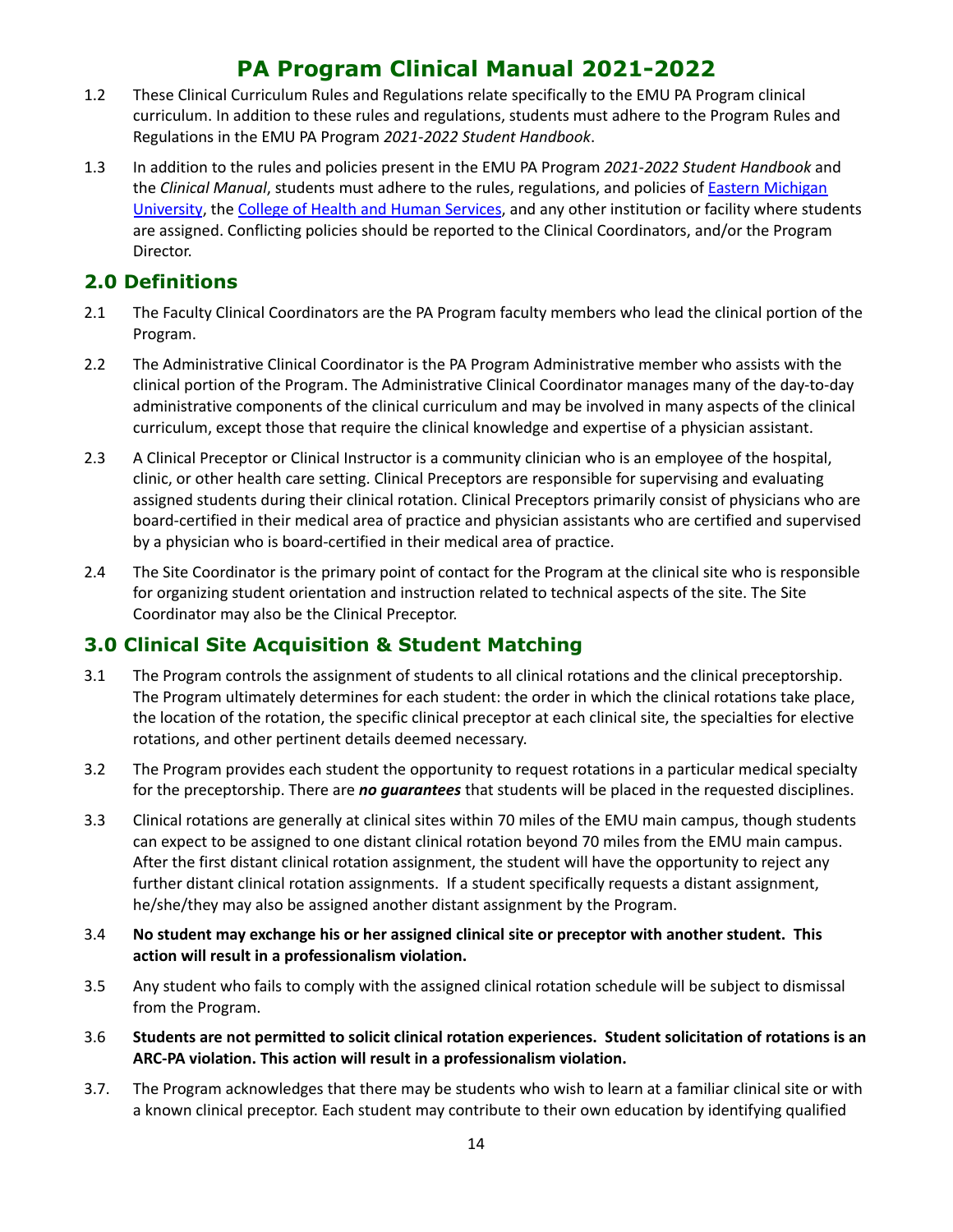practitioners (e.g., physicians, PAs) who are willing to serve as clinical preceptors. The following steps must be completed for the opportunity to be considered:

- a) The student must notify the Administrative Clinical Coordinator via email of a qualified practitioner who may be interested in serving as a preceptor. Requests made in any other manner will not be officially considered. The student is asked to provide: the name of the preceptor, specialty area, and any known contact information. Please note that it can take a minimum of three months to establish a clinical rotation.
- b) The Program will then consider the request. The Program may decline the request or pursue the clinical rotation.
- c) The final placement of a student at a clinical site and with the requested clinical preceptor is at the Program's discretion. Factors that the Program may consider include: student academic and clinical performance, student prior relationship with the preceptor, likelihood of future clinical rotations at the site or with the preceptor, student professionalism, suitability of the practice for educational purposes, location, potential conflict with other educational programs or learners, and/or other factors.
- d) Students who refer a preceptor/clinical rotation site **are not guaranteed** to be placed in that clinical rotation.
- 3.8 No student (or representative of the student) is allowed to arrange, guarantee, or otherwise imply to a possible clinical rotation site or preceptor that he/she/they will participate in a clinical rotation at that site or with that preceptor. This action will result in a professionalism violation.
- 3.9 With the exception of site application fees, no student (or representative of the student) may provide or receive any money (or other item of worth) related to any clinical rotation.
- 3.10 Individual clinical site requirements may exceed minimum program requirements for placement. For example, clinical rotation sites and preceptors may require a student to undergo additional immunizations, site orientation, testing, or other requirements for the student to participate in the clinical rotation. Students are responsible for all associated arrangements and expenses.
- 3.11 The EMU PA Program periodically performs clinical site and preceptor evaluations to assess the student's learning experience and to assure and document factors associated with the clinical rotation experience. These evaluations may include faculty site visits which may be announced ahead of the date/time.

## <span id="page-14-0"></span>**4.0 Student Contact Information**

- 4.1 The Program provides each student's emich.edu email address in Exxat for Site Coordinator and Clinical Preceptors at the beginning of the clinical rotation.
- 4.2 Students must inform the Clinical Coordinator and the EMU PA Program of how to locate them at the beginning of the clinical year. This may include home phone number, cell phone number, pager number, address. Students are responsible for updating their profile in EXXAT and immediately emailing the Administrative Clinical Coordinator and the EMU PA Program of any changes to this contact information.
- 4.3 Students must inform the Clinical Coordinator and the EMU PA Program of the contact information of another responsible adult (e.g., parent, significant other) who may be contacted in case of an emergency. This may include home phone number, cell phone number, pager number, or work number. Students are responsible for updating their profile in Exxat and immediately emailing the Administrative Clinical Coordinator and the EMU PA Program of any changes to this contact information.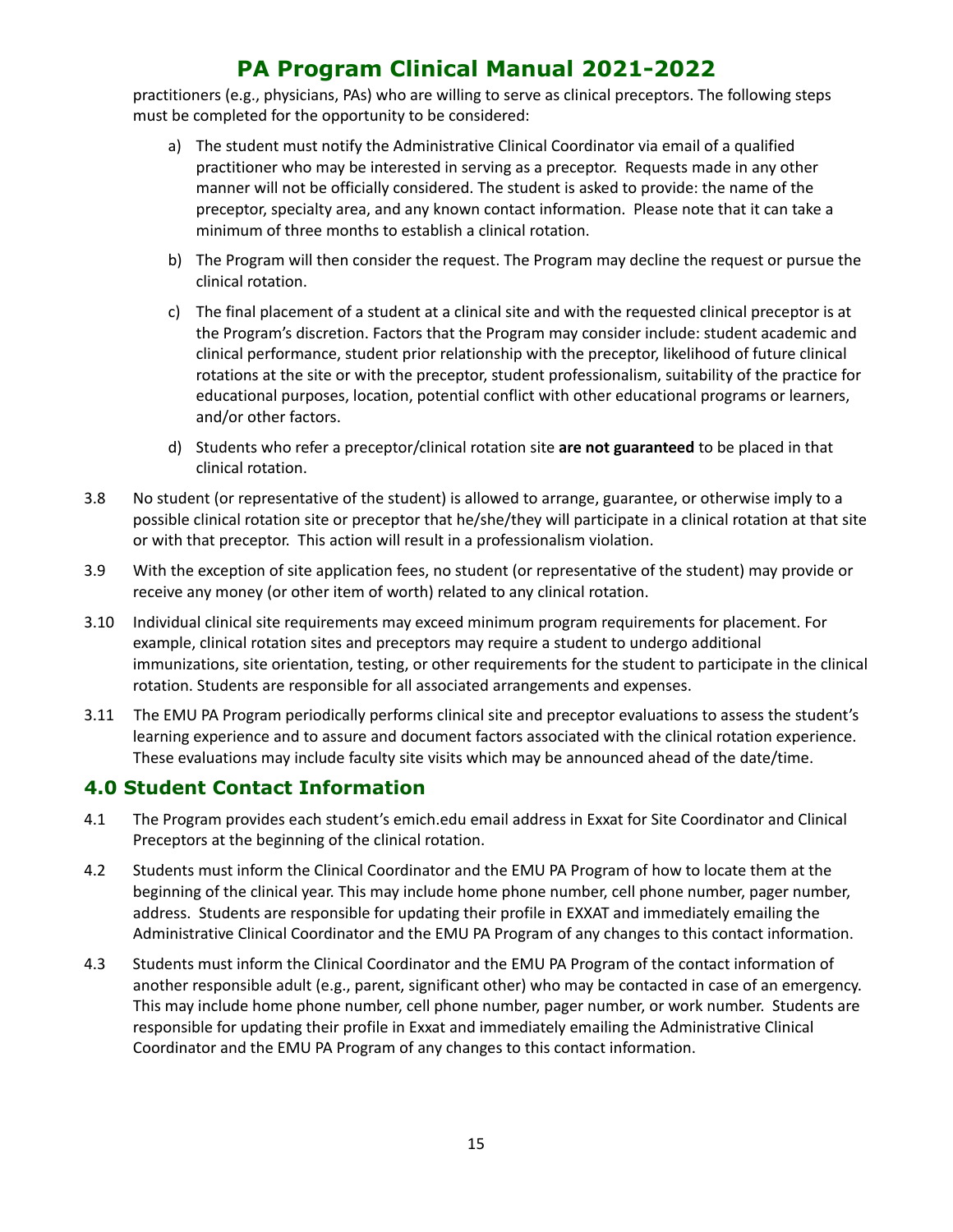### <span id="page-15-0"></span>**5.0 Clinical Year Attendance**

- 5.1 Under no circumstances may a student participate in clinical activities that are not sanctioned or endorsed by the Program. Once a student matriculates into the Program, no clinical activity (including shadowing in a clinical setting) is permitted unless the PA Program has given prior approval. This includes breaks in the student semesters and any other day while the individual is a student in the Program.
- 5.3 Before the start of each rotation, students will be provided with the name and contact information of the designated preceptor (clinical instructional faculty) at the clinical rotation site in EXXAT. It is the student's responsibility to contact the preceptor before the first day of the rotation to arrange the specific location and time for the student to meet with the preceptor on the first day. Students must not begin a clinical rotation before the assigned starting date or extend the end date beyond the assigned end date without permission of the Program.
- 5.4 Students are required to attend each day of the core clinical rotation course for the designated four-week timeframe. Students are required to attend their preceptorship course for the designated six-week timeframe.
	- a) An average of at least 40 hours per week (Sunday to Saturday) must be devoted to the assigned clinical rotation as outlined in the Attendance Report section of this manual (see page 9). If the student does not reach the minimum of 40 hours (including curriculum study) in the week it is his/her/their responsibility to bring it to the attention of the Administrative Clinical Coordinator by Monday at 5 p.m. of the following week.
	- b) The specific schedule will be determined by the preceptor and is contingent on the clinical site and preceptor availability. The required rotation schedule may include nights, weekends, and rotating shifts. Students may also be required to work on days when EMU is closed (e.g., Labor Day, Thanksgiving). There is no maximum number of hours required during clinical rotations. If a student is concerned about their health or safety, contact the Administrative Clinical Coordinator or Program Director immediately.
	- c) In the event of unforeseen circumstances such that students are unable to participate in face-to-face patient care, the program has developed a contingency curriculum that will serve as clinical duty hours. See appendix A for the Contingency Plan.
- 5.5 Any unreported absence results in an automatic professionalism violation. This could result in failing the clinical rotation and/or delaying graduation.
- 5.6 If a student must arrive late, be absent, or leave early from a clinical rotation, the student must report the tardiness/absence/early exit to the Site Coordinator following the site's protocols. The student must also report the tardiness/absence/early exit to the Administrative Clinical Coordinators within 24 hours of the event.
- 5.7 Late arrival or early exit of more than 15 minutes from the designated start or end time will be counted as an unexcused absence unless otherwise specified by the Preceptor or Clinical Coordinators.
- 5.8 Excused Absences:
	- a) An excused absence is an absence due to: personal emergency or illness of the student or a student's dependent (with a physician, PA, or NP note); death of a family member (with funeral program or other approved documentation); religious observances (with verification); participation in approved university-sponsored activities (with verification); or government-required activities (with verification).
	- b) With the exception of illness, arrangements to have an excused absence must be made prior to the absence.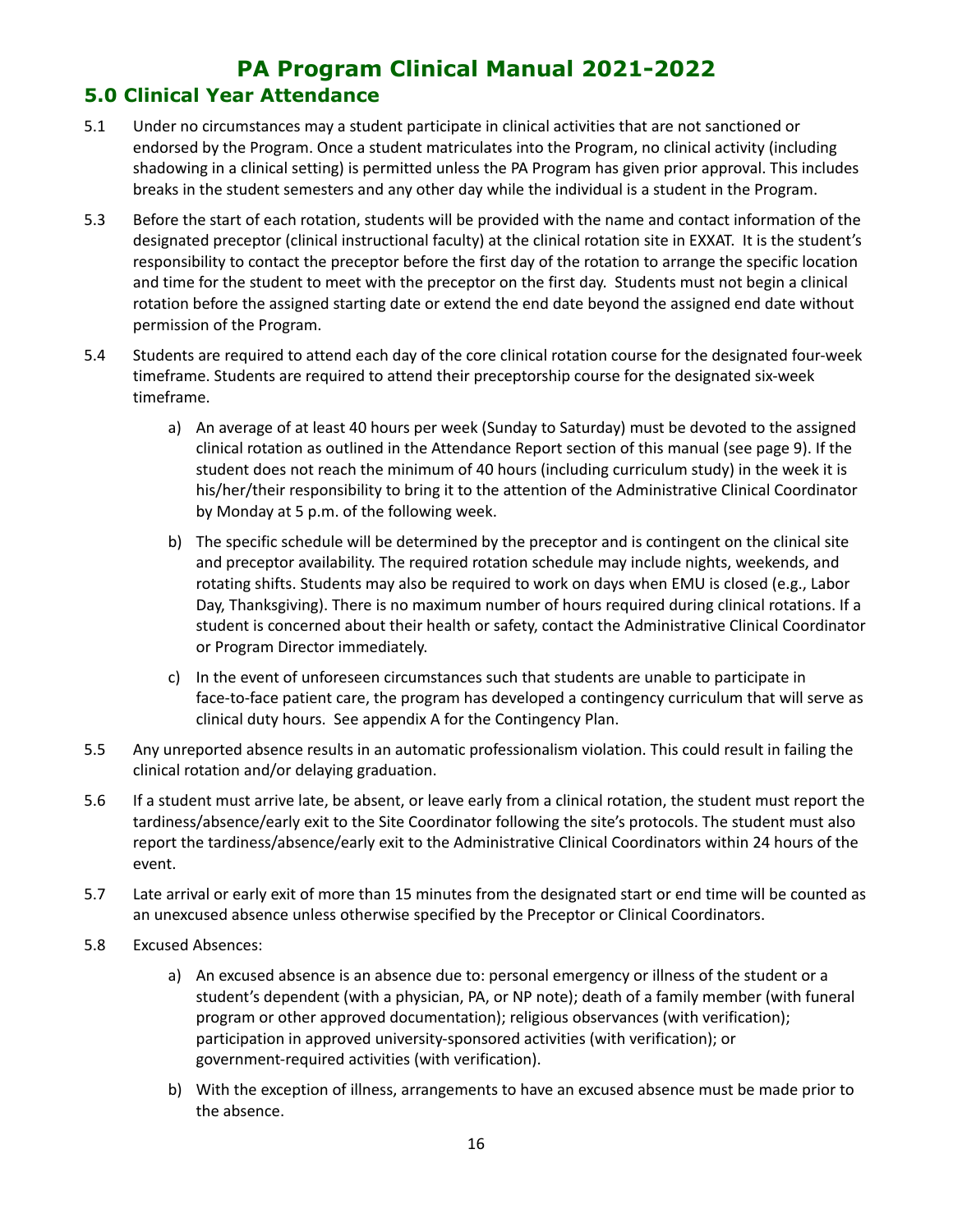- c) In the case of illness, the Administrative Clinical Coordinator must be notified via email, voice mail, or in writing *within 24 hours* of the absence. The Program Director will ultimately determine if an absence is excused.
- 5.9 Unexcused Absences:
	- a) An unexcused absence is defined as every absence that is not excused.
	- **b) Absence from rotations for job interviews is not considered an excusable absence.**
		- i. Please note that the primary responsibility of the faculty and the EMU PA program is to prepare you for clinical practice. Seeking and procuring employment is not part of the Clinical Year curriculum and these endeavors must not interfere with your clinical educational responsibilities.
	- c) The Administrative Clinical Coordinator must be notified via email, voice mail, or in writing *within 24 hours* of any absence.
- 5.10 Absence Maximums:
	- a) A cumulative total of five excused/unexcused absences is permitted **over the entire clinical year**, not to exceed two absences per a single rotation. Exceeding the maximum number of absences for the entire clinical year or per rotation may result in dismissal from the PA program. Extenuating circumstances will be at the discretion of the PA Program.
- 5.11 Unexcused absences are not permitted on EOR days; failure to attend EOR days without an excuse approved by the Program will result in an automatic failure of the clinical rotation. Each student must be on time for and attend the entire EOR day. If a student does not attend the entire EOR day, the student has not satisfactorily completed the clinical rotation course and the Program may require the student to repeat the clinical rotation and all associated course requirements. This will delay the student's graduation.
- 5.12 See the *2021-2022 Student Handbook* for policies regarding leaves of absence during the clinical year.

## <span id="page-16-0"></span>**6.0 Patient Care**

- 6.1 Students must maintain an ethical approach to patient care at all times.
- 6.2 Students are not permitted to make independent medical decisions regarding patient care.
	- a) Students must not interact with a patient, carry out any diagnostic or therapeutic procedure, or administer any treatment or management (including prescriptions or completing any orders) without appropriate direction and supervision by the clinical preceptor or his/her/their designated instructional faculty.
	- b) The clinical preceptor or his/her/their designated instructional faculty must be physically on the premises and personally involved whenever a student performs direct patient care activities.
- 6.3 Students can decline to follow preceptor instructions with regards to patient care if they do not feel qualified or comfortable performing said task or if the task is outside of the scope of practice of a Physician Assistant student. Any instance of declination must be reported to the Administrative Clinical Coordinator and Program Director *within 24 hours*.
- 6.4 Each student must be aware of her/his/their own limitations and regulations pertaining to PA students. At no time is a student permitted to make an independent official medical decision regarding any patient. Every clinical decision must be approved by the clinical preceptor or her/his/their designated instructional faculty.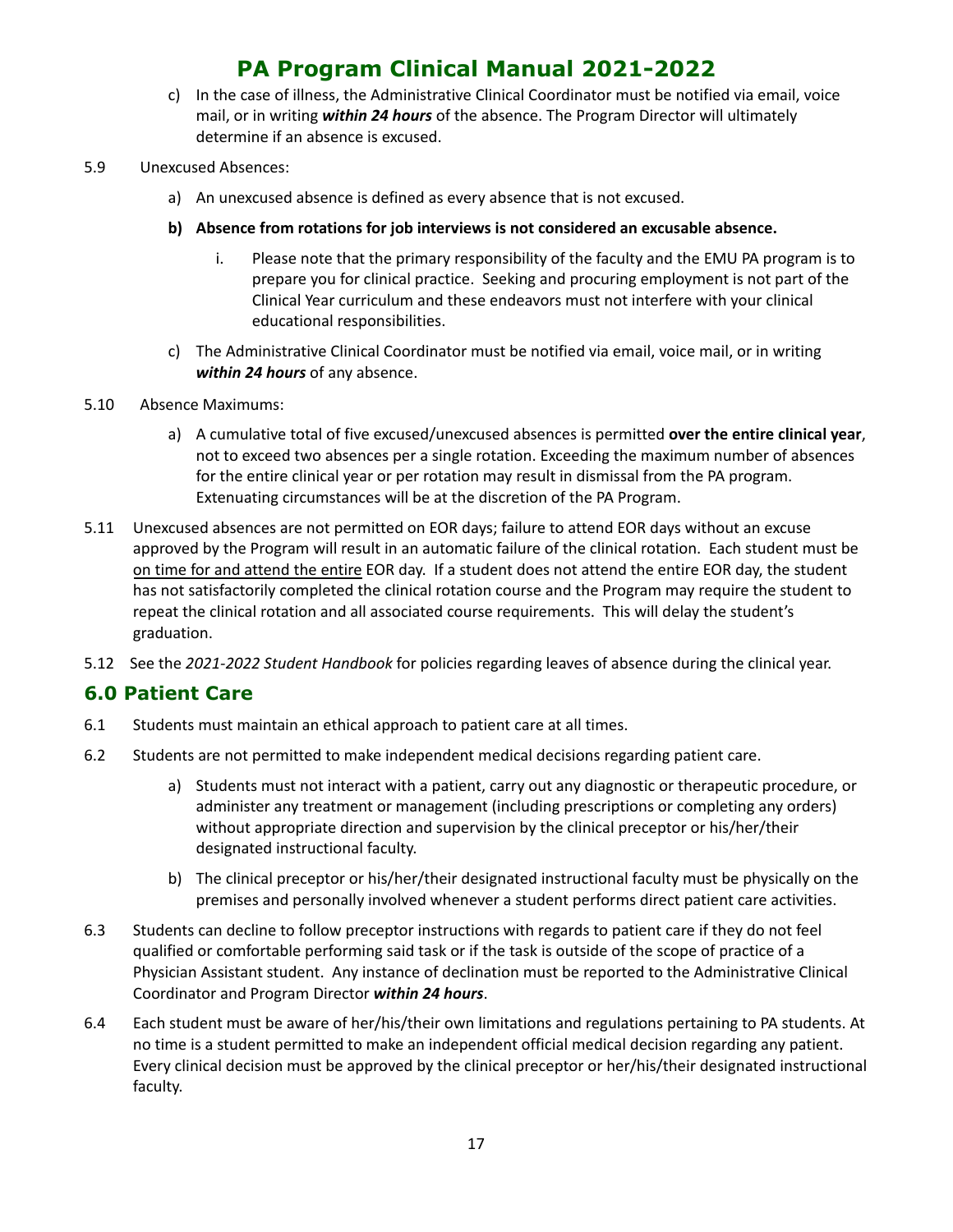- 6.5 Each student must follow individual clinical rotation site policies regarding co-signature by the clinical preceptor.
	- a) All student medical entries must be identified as "PA student" and must include the PA student's signature with the designation "PA-S."
	- b) Documentation of services in the medical record written by students, which does not appear in student-designated sections of the medical record, must be reviewed, edited, and signed by the preceptor.
- 6.6 Students cannot sign, phone in, or transmit prescriptions. More specifically, the student's name is not to appear on the prescription. For clinical rotation sites that use electronic prescriptions, the preceptor or their designee must log into the system under her/his/their own password and personally sign and send the electronic prescription.

## <span id="page-17-0"></span>**7.0 Clinical Student Professional Standards**

- 7.1 EMU PA students are expected to approach their clinical rotations and patient care with the same professional standards expected of all health care providers. Students are expected to maintain a high level of integrity, respect, and excellence when interacting with patients during their clinical rotations. Failure to adhere to professionalism standards may negatively impact progression through the clinical year and/or result in dismissal from the program. (See Appendix B for Professionalism Expectations and the *2021-2022 Student Handbook* for Professionalism Policy).
	- a) Professionalism requires the student to acknowledge their professional and personal limitations, practice free from impairments due to substance abuse, cognitive deficiency, or mental illness.
	- b) PA students must be sensitive to patient population diversity.
	- c) PA students must adhere to legal and regulatory requirements.
	- d) PA students must adhere to the ethical ideals and standards necessary to provide outstanding medical care in a professional and conscientious manner.
- 7.2 Students must observe strict patient confidentiality, respect patient privacy and dignity, and honor patient preferences regarding medical care. To this end,
	- a) All students complete HIPAA training prior to clinical rotations. All students must comply with HIPAA rules and regulations at all times. Failure to do so is, at minimum, a professionalism violation.
	- b) The student must be clearly identified as a PA student and must also verbally identify themselves as such.
	- c) Patients must be informed that a PA student will participate in their care.
	- d) Patients must be informed that they will see their regular provider.
	- e) Patients have the right to decline the PA student's participation in their medical care. This request must be honored.
- 7.3 Students must be readily identifiable at all times in all clinical rotation areas or places where other health professionals or patients are likely to be encountered.
	- a) A Program approved name tag identifying the wearer as an EMU Physician Assistant Student must be properly worn. The Program will supply the first name tag. Students are required to pay for any replacement or additional name tags.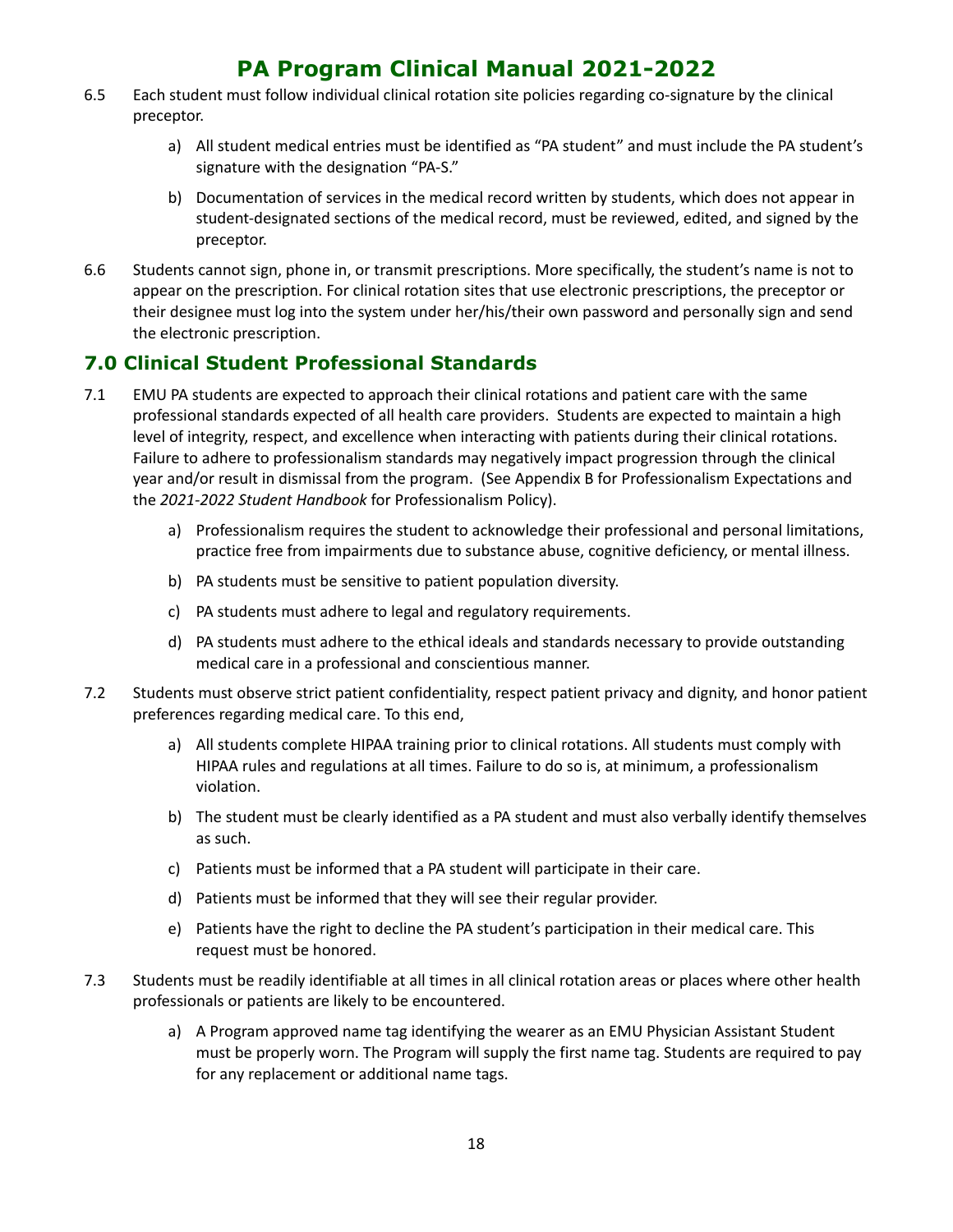- b) A Program approved patch identifying the student as part of the EMU Physician Assistant Program must be attached to the student's coat.
- c) When meeting another health professional or a patient, the student must clearly introduce themselves as a "Physician Assistant Student."
- d) Students must wear any additional identification required by the clinical site.
- 7.4 The student is expected to be well-groomed.
	- a) Professional attire is mandatory for students in all circumstances in which a student will have contact with patients. Professional dress includes: conservative fashion, clean and pressed short white lab coat, and proper student identification. Males are to wear dress socks and dress shoes, dress slacks, and a long-sleeve, pressed dress shirt with a tie. Females are to wear dress socks/hose and dress shoes (no high heels or open-toe shoes are permitted) and dress slacks/skirt and blouse or a dress.
	- b) All students must be fragrance-free (includes abstaining from wearing cologne/perfume), conceal any visible tattoos, wear minimal jewelry (limit of two earrings per ear, no facial or visible body jewelry), have short nails (no artificial nails of any kind), and have clean and neat hair, which includes facial hair.
	- c) On clinical rotations, other attire may be required or recommended and will be communicated by the clinical preceptor. Students must follow any additional policies regarding dress codes in place at all rotation sites.
- 7.5 No student (or representative of the student) may receive any compensation for performance of duties related to any clinical rotation. Students are not to substitute for clinical or administrative staff or any other workers, during clinical rotations – this is a program accreditation requirement.
- 7.6 Students are required to check their emich.edu email at least once per day. Emails from the Clinical Coordinators, Program Director, and the Program Administrative Assistant must be at least **acknowledged**, if not fully answered, *within 24 hours* of the email being sent.
- 7.7 Students are required to complete any paperwork or additional requirements set by the clinical site promptly.
	- a) Failure to complete requirements by communicated deadlines may prevent students from going on clinical rotations and delay graduation. Students may be required to complete requirements for future rotations during breaks from or between clinical rotations (e.g., electronic medical record training, paperwork). Failure to complete requirements by communicated deadlines may prevent students from going on clinical rotations and delay graduation.
- 7.8 Before the start of the clinical year, students are required to complete a background check and drug screening test. Failure to pass the background check and/or drug screening test will result in dismissal from the PA program. Extenuating circumstances will be reviewed and adjudicated by the PA Program and the PA Program Director with consultation of EMU offices as necessary.

## <span id="page-18-0"></span>**8.0 Electronic Devices and Social Media**

- 8.1 Electronic and social media include any and all electronic-based technologies that are used as a means of communication and interaction among its users. Examples include, but are not limited to: texting, email, and social networking.
- 8.2 Each student must take responsibility and use good judgment related to all forms of social media. Inappropriate, threatening, anonymous, or harassing communication towards peers, faculty, staff, and/or preceptors is strictly prohibited and will be considered a violation of professionalism.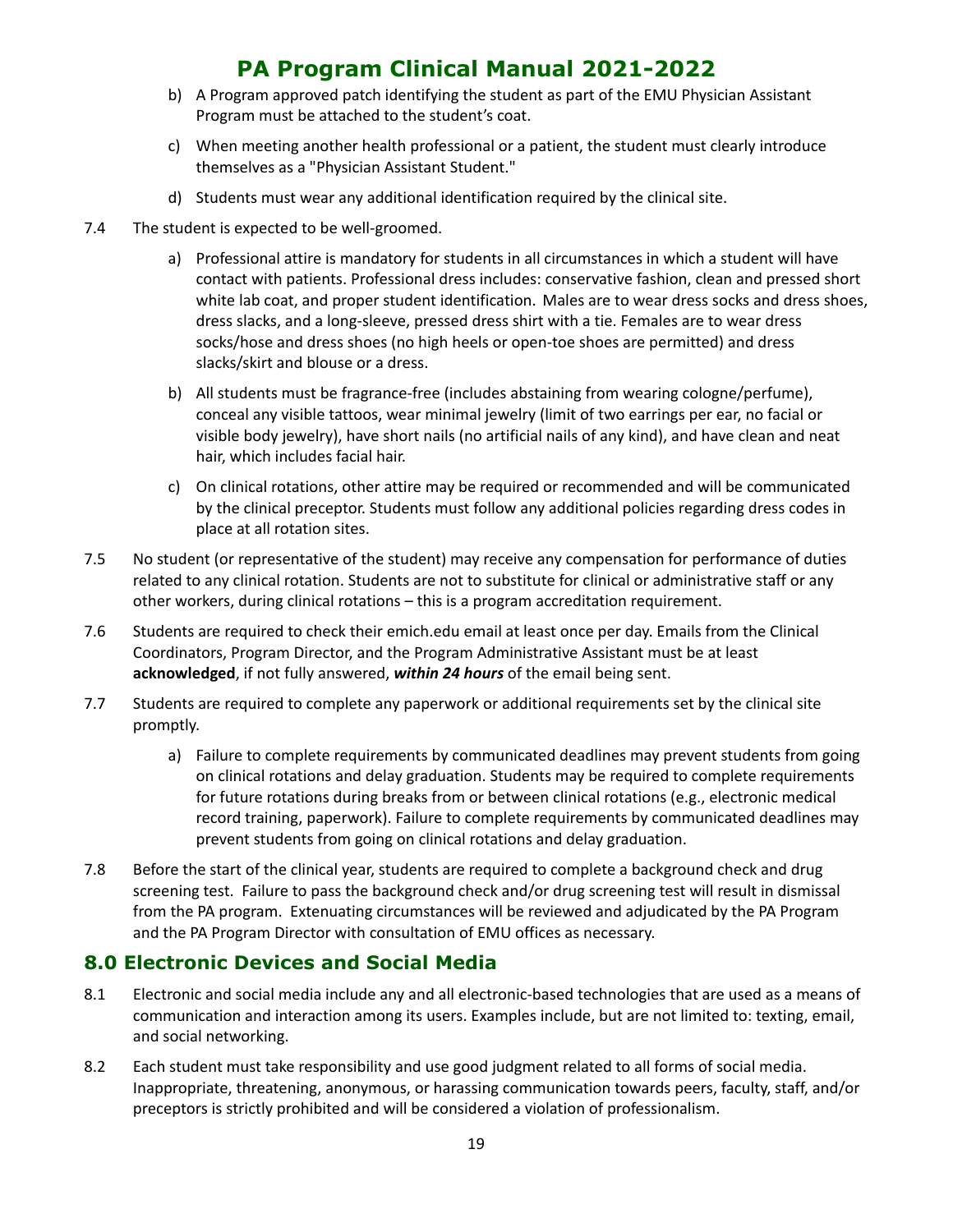- 8.3 At the beginning of the rotation, the student should discuss with his/her/their preceptor what the preceptor expects regarding the use of electronic devices (e.g., cell phones, tablets) when the student is at the clinical site.
	- a) Unless the preceptor states otherwise, the student should not use electronic devices during a patient encounter.
	- b) With preceptor consent, the student may use electronic devices for reference.
	- c) With preceptor approval, the student may access EXXAT to document procedures and patient encounters for educational purposes. This is to be done during "downtime" and should not interfere with patient care or clinic efficiency.

#### 8.4 Patient Care:

- a) Students are forbidden from describing, depicting, or discussing any patient, aspect of patient care, photographic images, or laboratory or radiographic results in social media or any other electronic or public forum. The only time describing, depicting, or discussing a patient outside of the context of clinical care is acceptable is as a part of an educational or EMU PA program sanctioned setting and at the discretion of the PA Program faculty and/or staff.
- b) Discussions or case presentations of patients, aspects of patient care, laboratory or radiographic results, or images presented in an educational or program sanctioned activity should be presented without any patient identifiers (e.g., patient name, MRN, account number, social security number, birthdate, identifying photographic image).
- c) Students must not record, save, store, or accumulate information about patient encounters including any portion of the patient workup or treatment on any electronic device (e.g., cell phones, thumb drives, personal computers). This includes, but is not limited to, patient photographs, radiographic images, or any portion of a patient's EMR or paper chart. This information must not be disseminated in any way to include electronic, hard copy, or photographic images.
- d) Failure to comply with the scenarios described in 8.4a-c may be considered a violation of HIPAA rules and regulations and a professionalism violation.
- 8.5 Students are forbidden from describing, depicting, or discussing any preceptor or institutional/clinic details in social media or any other electronic or public forum. Any such discussion or depiction must be done in an educational or EMU PA program sanctioned setting only and at the discretion of the EMU Physician Assistant Program faculty and/or staff.

## <span id="page-19-0"></span>**9.0 Remediation**

9.1 Refer to the *[2021-2022](https://www.emich.edu/chhs/hphp/programs/physician-assistant/documents/student-handbook.pdf?v=2021-08-23T18:29:54Z) Student Handbook* for details.

## <span id="page-19-1"></span>**10.0 Leave of Absence/Withdrawal/Suspension/Deceleration/ Dismissal**

10.1 Refer to the *[2021-2022](https://www.emich.edu/chhs/hphp/programs/physician-assistant/documents/student-handbook.pdf?v=2021-08-23T18:29:54Z) Student Handbook* for details.

## <span id="page-19-2"></span>**11.0 Infection and Environmental Hazards**

- 11.1 The PA Program addresses Universal Precautions and other methods of prevention as well as student exposure to infectious and environmental hazards before students undertake any educational activities that would place them at risk. Students may review the following:
	- a) [When](https://www.michigan.gov/documents/coronavirus/MDHHS_Face_Mask_Recommendations_5.20.21_725941_7.pdf) to Wear a Face Mask Michigan Department of Health and Human Services
	- b) Hand Hygiene in [Healthcare](https://www.cdc.gov/handhygiene/providers/guideline.html) Settings CDC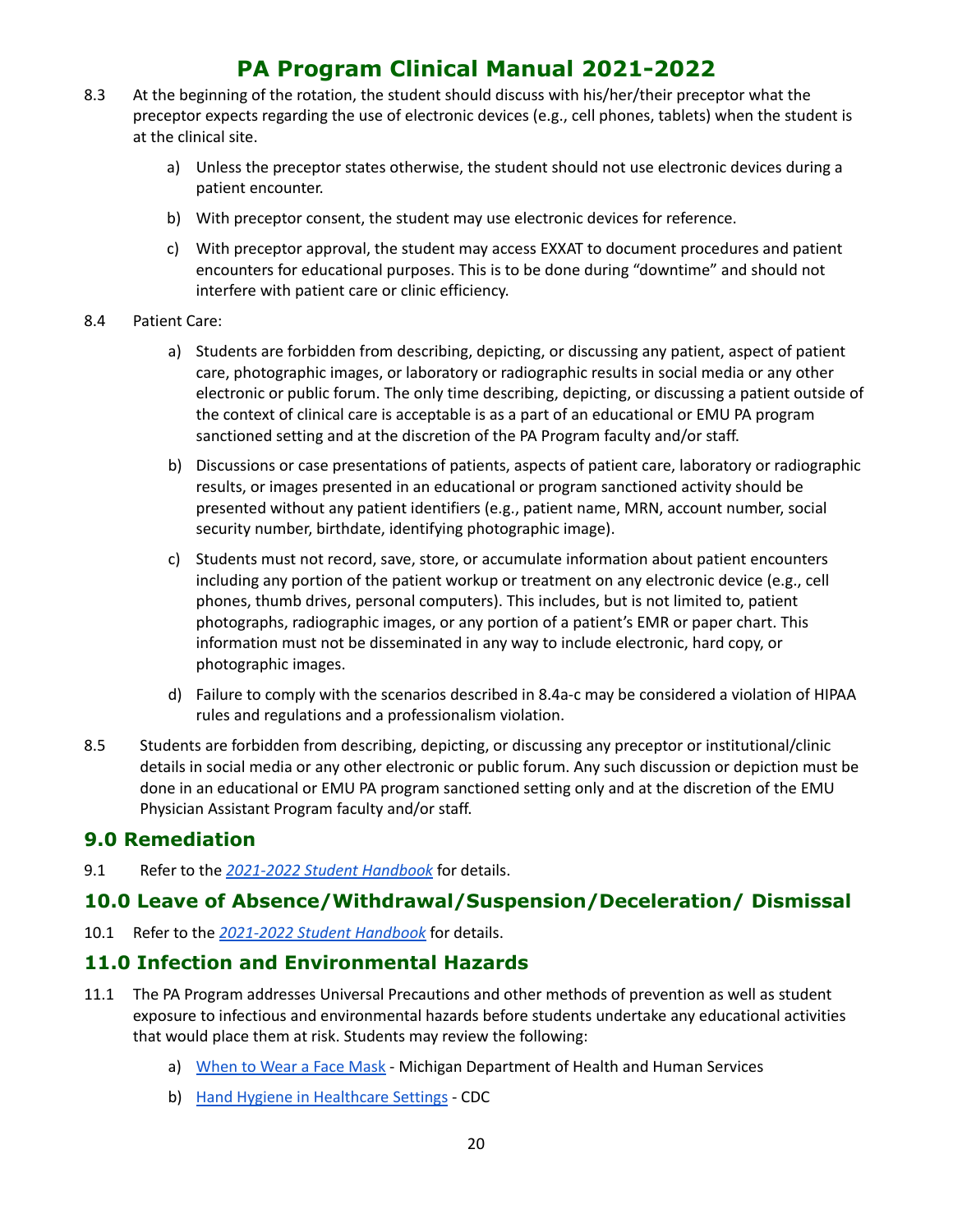- c) Use Personal Protective [Equipment](https://www.youtube.com/watch?v=YYTATw9yav4) (PPE) correctly for COVID-19 CDC
- d) eye protection
- 11.2 Before the clinical year students are required to pass the following assessments in ACEMAPP. Students can access their assessment results in ACEMAPP. The course content is also available for review in EXXAT.
	- a) Bloodborne Pathogens Assessment
	- b) HIPAA Assessment
	- c) OSHA Assessment

### <span id="page-20-0"></span>**12.0 Incident, Injury, and other Exposure Protocols**

- 12.1 In the event the student has exposure to infectious or environmental hazards or is injured during a clinical rotation:
	- a) The student should be treated according to current standard medical practice. This treatment may be at the site, the emergency department, or the provider of the student's choice depending on the severity of the injury.
	- b) The student is to complete (in detail) an Incident Report at the site where the exposure occurred if required.
	- c) Once the student is cared for, the Director of Clinical Education, the Faculty Clinical Coordinator, and/or the Administrative Clinical Coordinator is to be notified within 24 hours of the incident.
	- d) The student must notify CastleBranch within 48 hours to have a "Post Exposure Documentation" section added to their tracker. It is the responsibility of the student to upload a copy of the PA Program's Department Incident Report, any incident report completed at the clinical site, and any other supporting medical documentation.
- 12.2 Be aware that financial costs incurred in the case of an injury, infectious or environmental hazard injury, or exposure may fall entirely on the student.
- 12.3 Understand that the effects of infectious or environmental hazard injury or exposure may significantly affect student learning activities. This may include, but is not limited to, taking a leave of absence or withdrawing from the PA Program.
- 12.4 In the event of an incident that may place a student in harm's way, but no injury has occurred, the student must notify the Director of Clinical Education, the Faculty Clinical Coordinator, and/or the Administrative Clinical Coordinator within 24 hours of the event. In case of emergency, call 911 immediately.

## <span id="page-20-1"></span>**13.0 COVID-19 Related Requirements**

13.1 For Physician Assistant Program policies related to COVID-19, visit the EMU PA Program: [COVID-19](https://www.emich.edu/chhs/hphp/programs/physician-assistant/covid-19.php) [website](https://www.emich.edu/chhs/hphp/programs/physician-assistant/covid-19.php). (COVID-19 vaccine, accommodations, university updates, etc.)

## <span id="page-20-2"></span>**14.0 Weather / School Closing / Unforeseen Circumstances Policy**

14.1 For the clinical portion of the curriculum, if severe weather threatens the clinical rotation site, the appropriate individual(s) will decide if the clinical site will open or will remain open. If the site is closed, the student should regard this in the same manner as if the University was closed. Please note, however, that cancellation of classes by Eastern Michigan University does not automatically cancel students' participation in clinical rotations. In the event of extreme inclement weather, the EMU PA Program Director or Director of Clinical Education may elect to cancel student participation in clinical rotations. If this is the case, students will be notified via email and instructed not to attend clinical rotations until advised to do so. If a student is unable to get to a rotation due to inclement weather, he/she/they must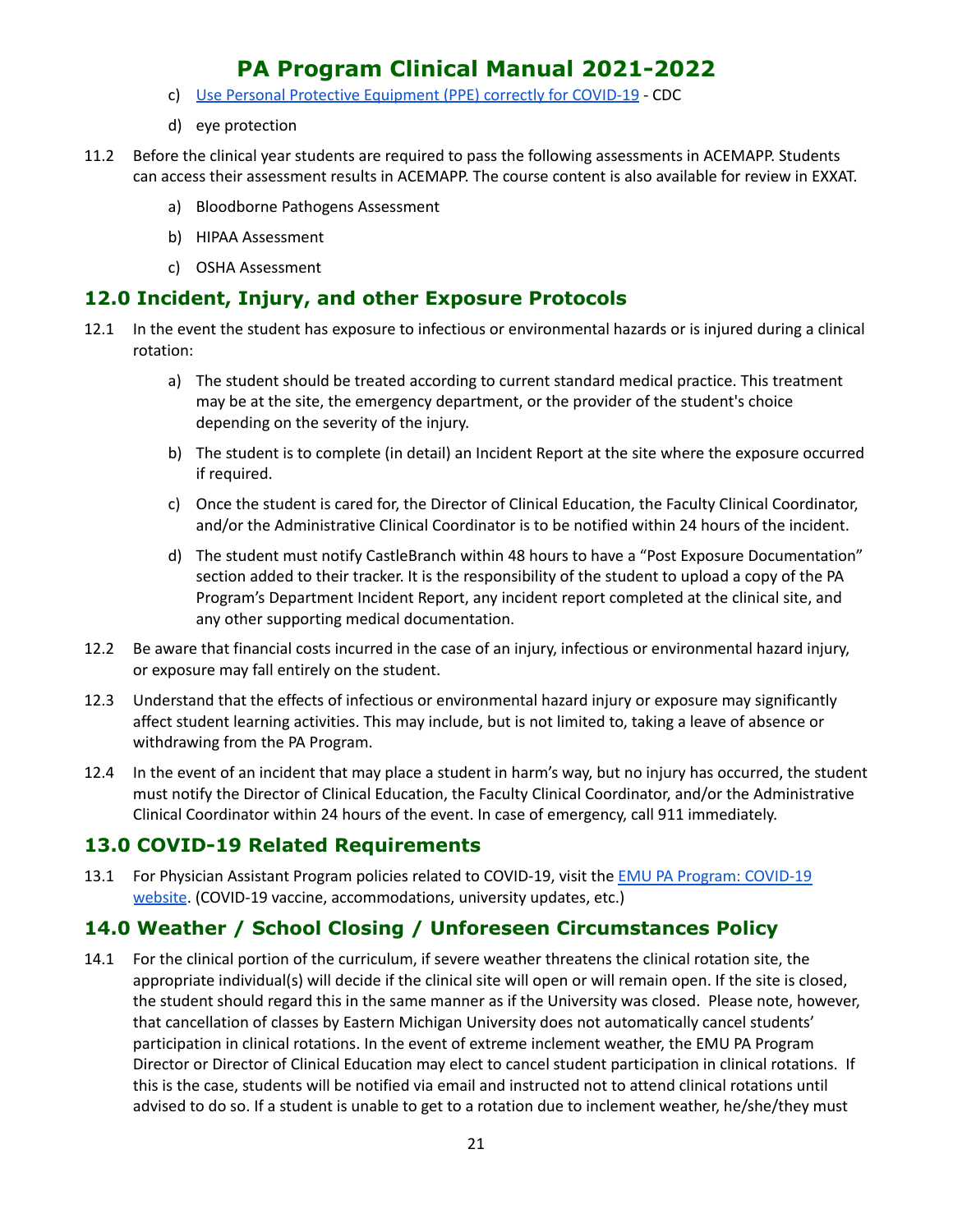notify both the clinical site preceptor and PA Program (via email to the Director of Clinical Education and the Clinical Coordinators) as soon as possible.

14.2 In the event a student does not pass screening requirements per clinical site policy, he/she/they must notify the Director of Clinical Education or Clinical Coordinators immediately.

## <span id="page-21-0"></span>**15.0 Other Situations**

- 15.1 Any other situation or condition not spoken to in these Rules and Regulations or the Program Rules and Regulations in the *2021-2022 Student Handbook* should be brought to the attention of the Program. Each will be considered independently according to the merits of the case. As far as possible, each will be dealt with in a manner comparable to similar conditions described in this document.
- 15.2 If any of these Rules and Regulations come into conflict with the student's religious or other beliefs, it is the responsibility of the student to communicate their concern with the appropriate Program faculty or Program Director immediately. The Program will determine if appropriate accommodations are feasible.
- 15.3 These Rules and Regulations may be amended **at any time by the program**. The student body will be notified of any changes and each student must confirm that they have read and understood the change/changes.

# <span id="page-21-1"></span>**Program Rules & Regulations in the** *Student Handbook*

<span id="page-21-2"></span>Students are encouraged to review the *2021-2022 Student Handbook* regarding rules that are pertinent to the clinical year. These include, but are not exclusive to, the sections regarding professionalism, and the student role in the classroom and clinical site.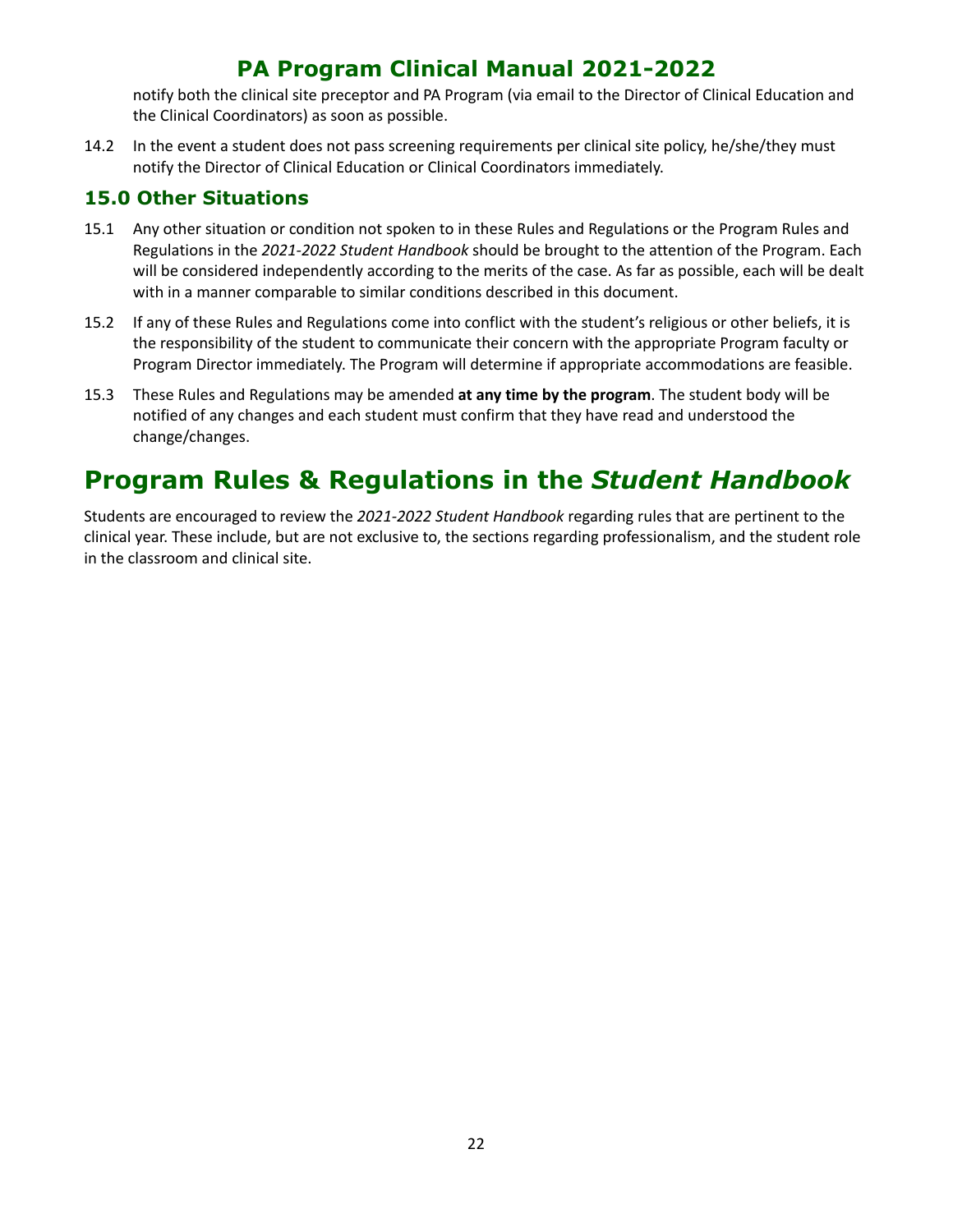# **Statement of Understanding**

**Student Name: \_\_\_\_\_\_\_\_\_\_\_\_\_\_\_\_\_\_\_\_\_\_\_\_\_\_\_\_\_\_\_\_\_\_\_\_\_\_\_\_**

#### **A. Working with Diverse Groups**

I understand that as part of the educational experience in the EMU PA Program, I will work with individuals representing a variety of cultural, religious, ethnic, racial, sexual orientation, and socioeconomic backgrounds. I agree to participate in such educational experiences with individuals regardless of their background.

#### **B. Health Status**

I have reviewed the EMU PA Program Technical Standards and, to the best of my knowledge, I do not have any condition (physical or mental) that will compromise my ability to perform the duties expected of me as a student in this program. Further, I agree to fulfill any associated health testing or intervention necessary for me to participate fully in assigned clinical rotations. I will submit any necessary documentation regarding my health status (e.g., records of immunization) as required by the program or the clinical site.

#### **C. BLS & ACLS Certification**

I understand that current BLS and ACLS - American Heart Association certifications are required before beginning the clinical phase of the program and that it is my responsibility to maintain certification during the entire clinical curriculum and will provide the appropriate documentation.

#### **D. Clinical Rotations Agreement**

I understand that the EMU PA Program assigns all clinical rotations and that there is no guarantee I will be assigned to a specific location or preceptor. I also understand that clinical rotation sites are subject to change, sometimes without advanced warning. During the clinical curriculum, PA students may have to relocate for periods of time due to the availability of clinical sites. Students are expected to provide their own transportation and housing. Clinical sites may require access to some personal student information.

#### **E. Communication**

I understand that email is the primary means of communication for the EMU PA Program outside of program activities. I will check my EMU email account daily and respond in a timely manner. Furthermore, I understand that I may be subject to disciplinary action for failure to respond to faculty or staff communications in a timely manner.

#### **F. PA Program Clinical Manual**

I know how to access the online version (pdf) of the *Clinical Manual*, have reviewed it in its entirety, and have had all of my questions satisfactorily answered. Furthermore, I attest that I understand and agree to comply with all provisions outlined in the *Clinical Manual*.

### As a Physician Assistant Student at Eastern Michigan University, I have read, understand, and accept all terms **of this statement:**

\_\_\_\_\_\_\_\_\_\_\_\_\_\_\_\_\_\_\_\_\_\_\_\_\_\_\_\_\_\_\_\_\_\_\_\_\_\_\_ \_\_\_\_\_\_\_\_\_\_\_\_\_\_

Signature Date Date Date Date Date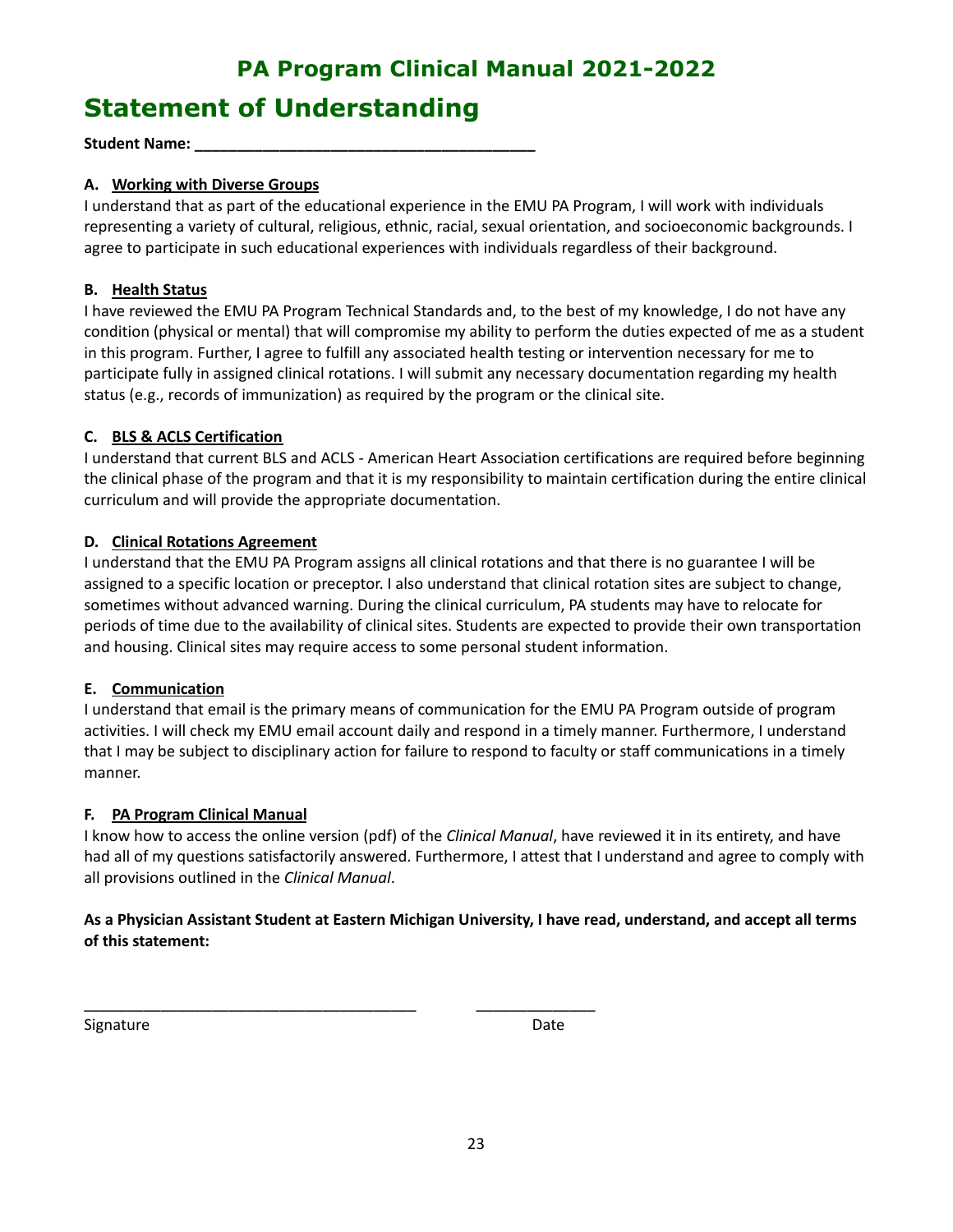# **Appendix A: Contingency Plan for the Clinical Year**

#### **Definitions**

- Supervised Clinical Practice Experiences are supervised student encounters with patients that include comprehensive patient assessment and involvement in patient care decision making and which result in a detailed plan for patient management. They are abbreviated as SCPE's.
- Learning Outcomes are medical knowledge, interpersonal, clinical and technical skills, professional behaviors, and clinical reasoning and problem-solving abilities that have been attained at the completion of a curricular component, course or program.

In the event that students are unable to be in the clinical setting students may need to complete contingency plan assignments to support their learning to meet SCPE learning outcomes once they return to the clinical setting.

Events that may trigger a contingency plan include but are not limited to the following: inclimate weather, natural disasters, pandemic-related limiting factors, preceptor requested time off.

Initiating a contingency plan is detailed in the Clinical Manual EMU Clinical Manual 2020-2021 on page 23 in section 12.0 Weather / School Closing / Unforeseen Circumstances Policy.

Contingency plan will be assigned by the Clinical Director to students that qualify. Students are expected to complete assignments that are equivalent to 6-8 hours of work each day the clinic is missed (or 32 hour work week).

Contingency plan assignments will be listed in the Clinical Year Contingency Plan Learning Community in Canvas. Content of assignments may be added, revised, or removed at discretion of the clinical director and clinical coordinators in order to provide the best content available to support students.